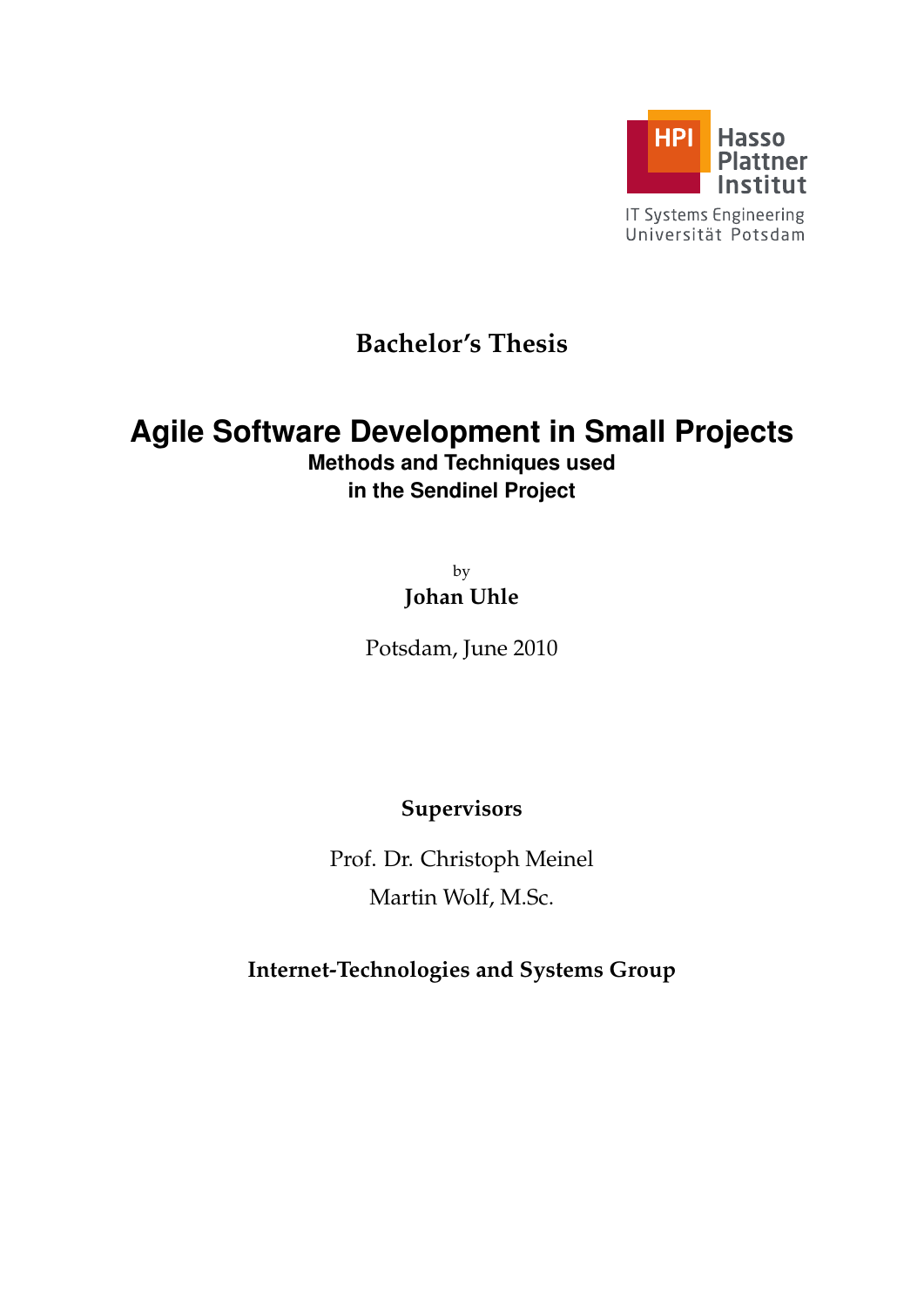

## **Disclaimer**

I certify that the material contained in this dissertation is my own work and does not contain significant portions of unreferenced or unacknowledged material. I also warrant that the above statement applies to the implementation of the project and all associated documentation.

Hiermit versichere ich, dass diese Arbeit selbständig verfasst wurde und dass keine anderen Quellen und Hilfsmittel als die angegebenen benutzt wurden. Diese Aussage trifft auch für alle Implementierungen und Dokumentationen im Rahmen dieses Projektes zu.

Potsdam, June 25, 2010

(Johan Uhle)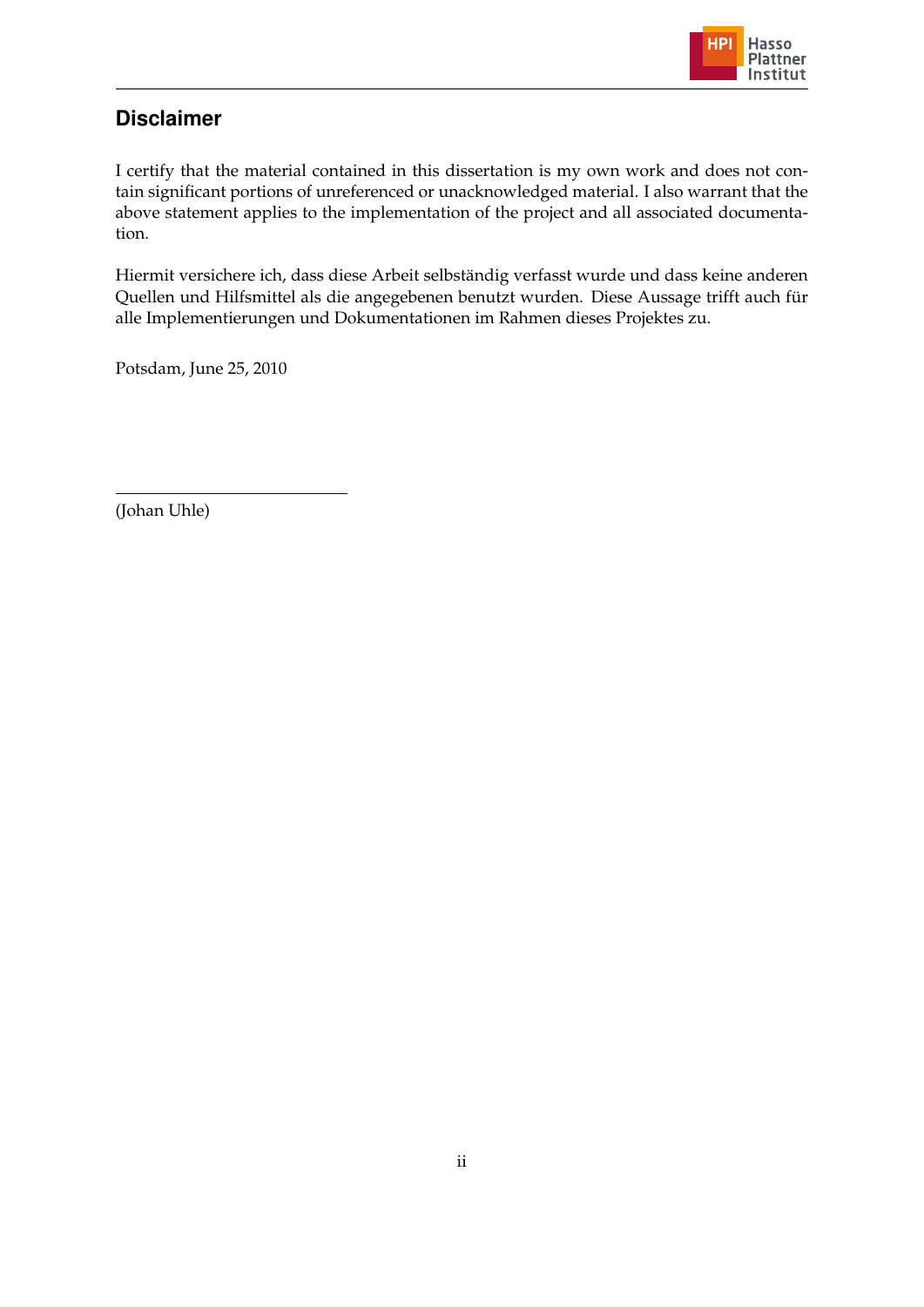

#### **Kurzfassung**

In dieser Bacherlorarbeit reflektieren wir die Anwendung der Agilen Softwareentwicklungsmethoden Scrum und Extreme Programming im Projekt "Sendinel". Wichtige Aspekte sind, wie wir Entscheidungen ohne einen Product Owner gefällt haben, wie wir den Prozess ohne einen Scrum Master verwalteten und wie wir unsere Planung organisierten.

#### **Abstract**

In this Bachelor's thesis we reflect on how we used the Agile software development methodologies Scrum and Extreme Programming in the project "Sendinel". Important aspects are how we came to decisions without a Product Owner, how we managed our process without a Scrum Master and how we organised planning.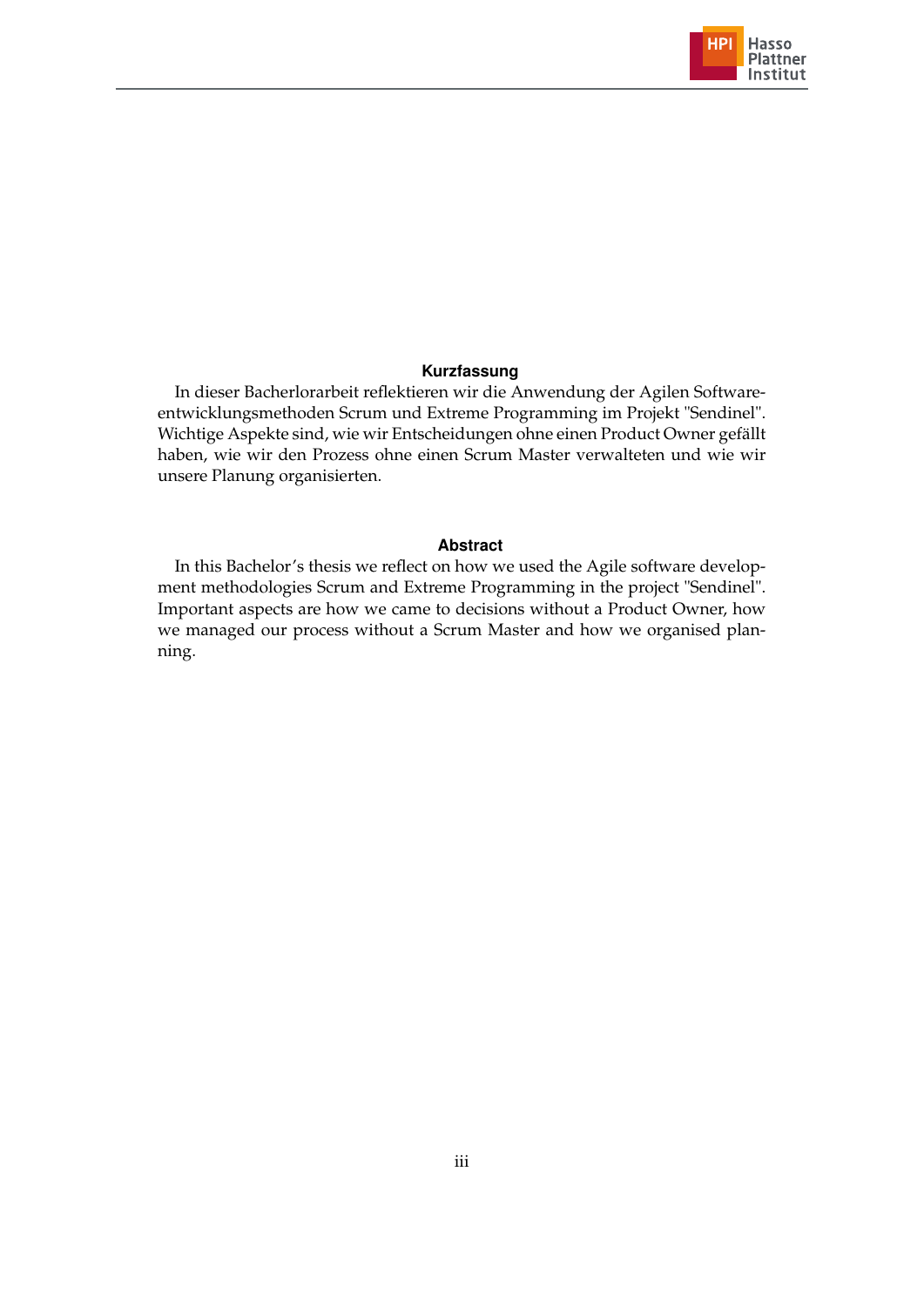## **Contents**

| 1. Introduction                                                                                                                             | 1                                                            |
|---------------------------------------------------------------------------------------------------------------------------------------------|--------------------------------------------------------------|
| 2. Case Study: Sendinel                                                                                                                     | $\overline{2}$<br>$\overline{2}$<br>$\overline{2}$<br>3<br>3 |
| 3. Software Development Methodologies<br>3.1. A Brief History of Software Development Methodologies<br>3.2.                                 | 5<br>5<br>7<br>8                                             |
| 4. The Sendinel Development Process<br>4.2.<br>4.3.<br>4.4.<br>4.5.<br>4.6.<br>4.7.<br>Test-Driven Development and Pair Programming<br>4.8. | 9<br>9<br>9<br>10<br>11<br>11<br>11<br>12<br>12              |
| 5. Lessons Learned<br>5.3.<br>5.4.<br>5.6.<br>5.8.                                                                                          | 13<br>13<br>13<br>14<br>14<br>15<br>15<br>17<br>18           |
| 6. Conclusion                                                                                                                               | 19                                                           |
| 7. Acknowledgements                                                                                                                         | 19                                                           |
| <b>Bibliography</b>                                                                                                                         | 20                                                           |
| A. Appendix                                                                                                                                 | 22                                                           |

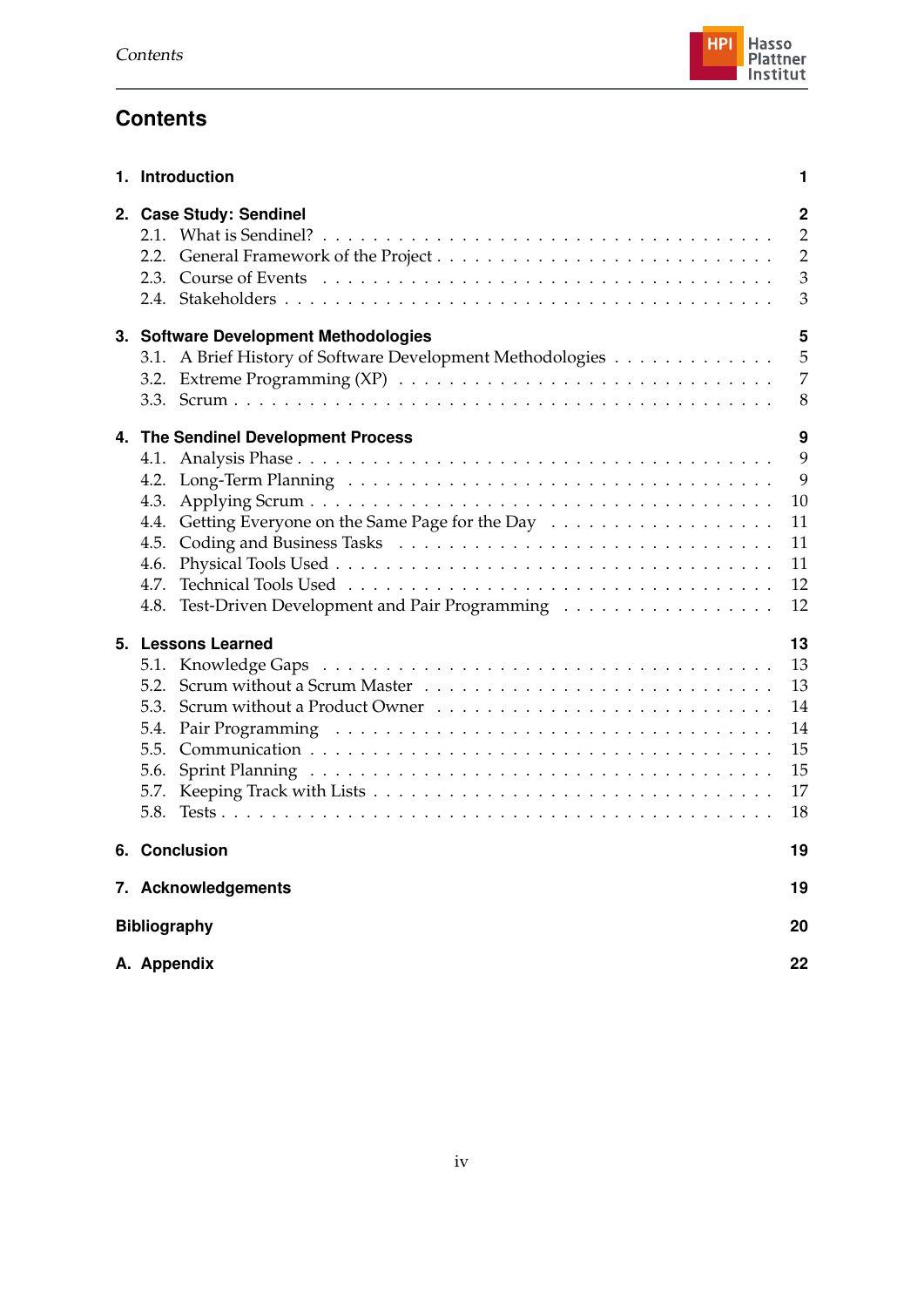

## <span id="page-4-0"></span>**1. Introduction**

Whenever a team is working together, they organise somehow. There are processes, they follow and rules they obey. Software development is very often done in a team and a lot of ways to organise how to as a software development team have evolved.

This paper will focus on how we used Agile software development methodologies [\[1\]](#page-23-0) for eight months in a software project with seven team members in a university environment. It will be explained and reflected on how we developed the software "Sendinel" [\[2\]](#page-23-1) using aspects of Scrum [\[3\]](#page-23-2) and Extreme Programming (XP) [\[4\]](#page-23-3).

Software mostly has no physical representation. Not even the user interface is a complete representation of all parts. This makes it hard to track progress and even harder to find mistakes. This can make developing software a very dim process. Therefore a software development process has to assure a level of visibility to the developers and the stakeholders alike.

Software development involves a lot of variables and uncertainty. It is not straight-forward. Change is immanent because requirements evolve throughout development. This makes sufficient up-front planning next to impossible. Nevertheless, mechanisms for planning and controlling progress are needed. Or in other words: Every team has to organise somehow.

There is no general best way to work. Every process highly depends on the situation, the people and the constraints. Agile methods are a tool set a team can use to craft their own process.

We have used them in our project and adapted them to our needs. Some things have worked out great and some still need improvement. This is the normal way when crafting such a process, since you can only learn and improve by actually trying it. This paper will give the readers an insight into our experience and hopefully help them to reflect on their own way of working.

**Sendinel** is the software developed within this project. It is an Open Source software for clinics in rural areas. In the middle of the project, Sendinel was deployed by us in a clinic in rural South Africa. The actual development was done by the seven students in Potsdam/Germany, over 8000 kilometres away from the users. Additionally to the large distance, communication over telephone or e-mail was complicated and the cultural gap had to be bridged. Thus the software was developed without a strong user involvement.

Apart from these problems, Sendinel was the first time that we worked autonomously on such a large software project. Therefore finding ways of working together was a very important part of the project and one of the key lessons for us as bachelor students. But exactly due to this focus this paper may provide a valuable insight into the development process of Sendinel.

The basic structure of the paper is the following:

- Section 2 explains our project "Sendinel"
- Section 3 briefly explains the software development methodologies XP and Scrum as well as their historical context
- Sections 4 and 5 outline the software development process and reflect on its impact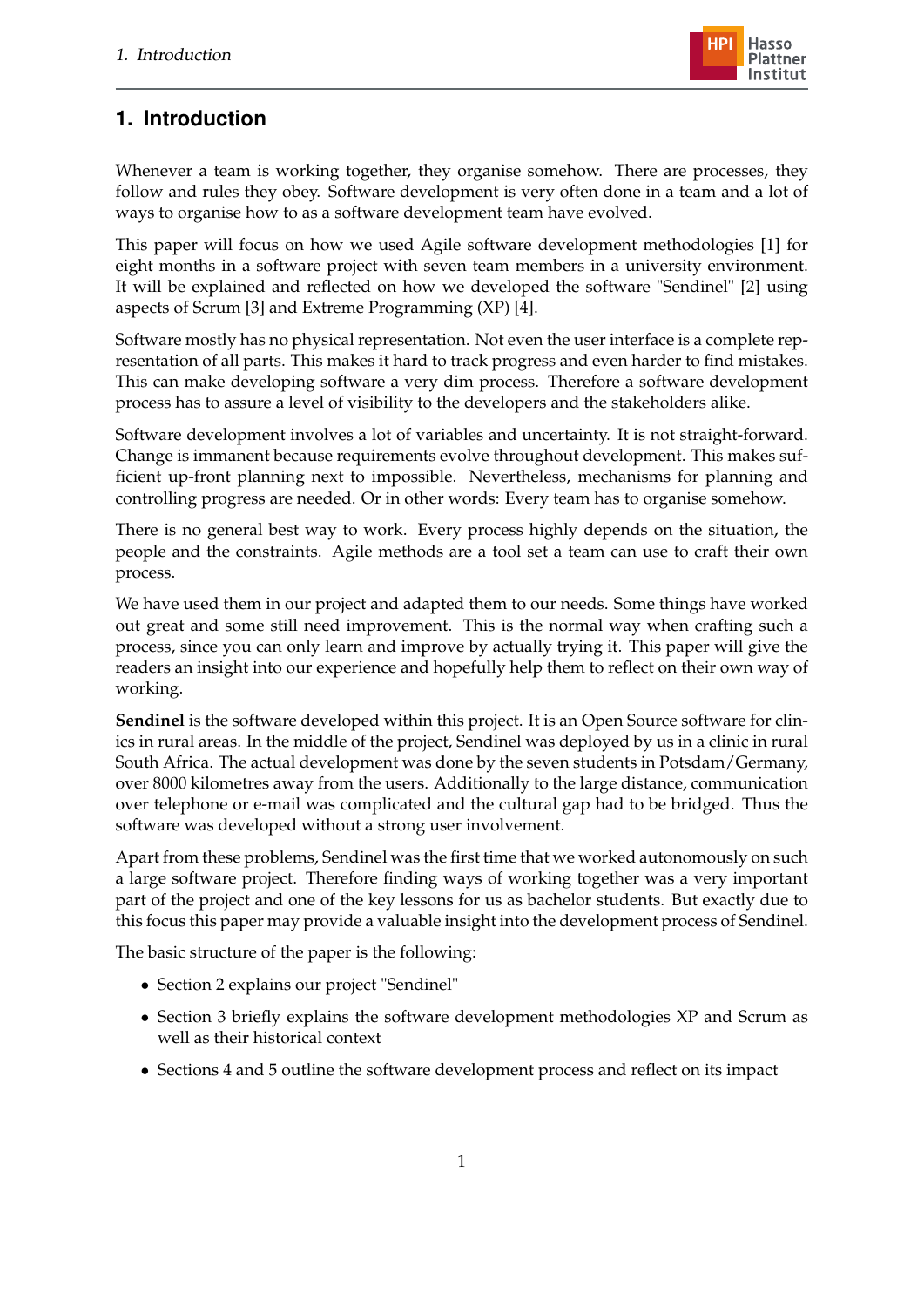

## <span id="page-5-0"></span>**2. Case Study: Sendinel**

## <span id="page-5-1"></span>**2.1. What is Sendinel?**

Sendinel[\[2\]](#page-23-1) is a web application that helps clinics in rural areas to communicate with their patients. It does so by sending SMS and Voice Calls over the standard mobile network without a dedicated internet connection.



Figure 1: Sendinel: Patients can receive information from the clinic via SMS and Phone Call

The software covers a variety of use cases like appointment reminder, medication arrival notification and bulk messages. It has been developed with a focus on integrating well into the clinic's workflow.

The main application runs on a web server within the clinic and can be accessed by other computers via the local network.

## <span id="page-5-2"></span>**2.2. General Framework of the Project**

Sendinel was developed at the Chair for Internet-Technologies and Systems at the Hasso-Plattner-Institut in Potsdam/Germany. We were a group of seven bachelor students who worked independently in cooperation with external partners on the project. It was the final graduation project which marked the end of the bachelor studies.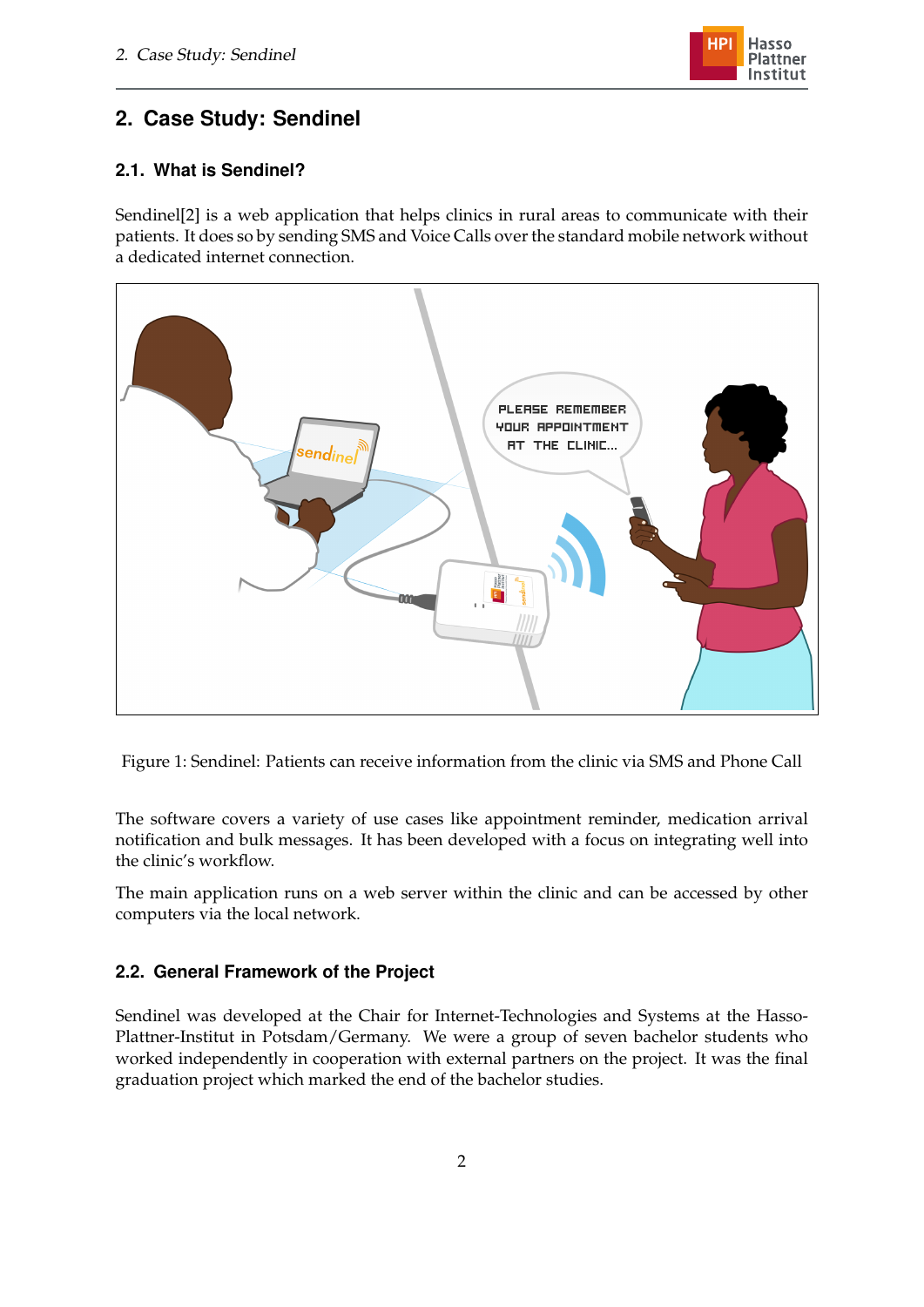

An office room was provided and we had access to office supply and a technical infrastructure. The project had no self-governed budget but it was possible to apply for cost-coverage to the chair.

The main objective for us as students was to get good marks. The learning experience was how to develop a complex software system within constraints. In the course of the project we learned how to organise ourselves.

Other objectives were to improve the good public view of the HPI and of course to develop something valuable.

## <span id="page-6-0"></span>**2.3. Course of Events**

The project lasted eighth months in two semesters. During the first five months we worked half-time since all of us still attended lectures. In the last three months we worked full-time. This plan is also visualised in figure [3](#page-25-1) (in the appendix).

The project started with the topic "Healthcare education in Africa". We were given free hand in deciding what to do with it.

From these starting points we searched for problems to be solved during an extensive research and analysis phase. We informed ourselves about the domain and made contact to domain experts. Once promising problems were found we built concepts for them and evaluated them with experts. Furthermore we built prototypes to get a better feeling for the direction we were heading.

At a certain point the concept was concrete enough to implement it. During implementation the concept was constantly adapted to new insights.

Halfway through the implementation the whole team went on a research trip to a clinic in rural South Africa. There the system was deployed under real conditions. We conducted User Research to evaluate the current state the system and possible future extensions [\[5\]](#page-23-4).

After the research trip we improved Sendinel according to our findings. Afterwards we prepared the code and accompanying material for the end of our bachelor project. Everything is available online under an Open Source License  $^1$ . Furthermore a company in South Africa will probably continue the development.

### <span id="page-6-1"></span>**2.4. Stakeholders**

Several parties had an interest in the project and were involved in its success. These stakeholders and their role in the project are described in this section.

**The Chair for Internet Technologies and Systems** at the Hasso-Plattner-Institut provided the organisational and legal framework for the project. They also provided technical support and gave us feedback.

<sup>1</sup>Apache License 2 http://www.apache.org/licenses/LICENSE-2.0.html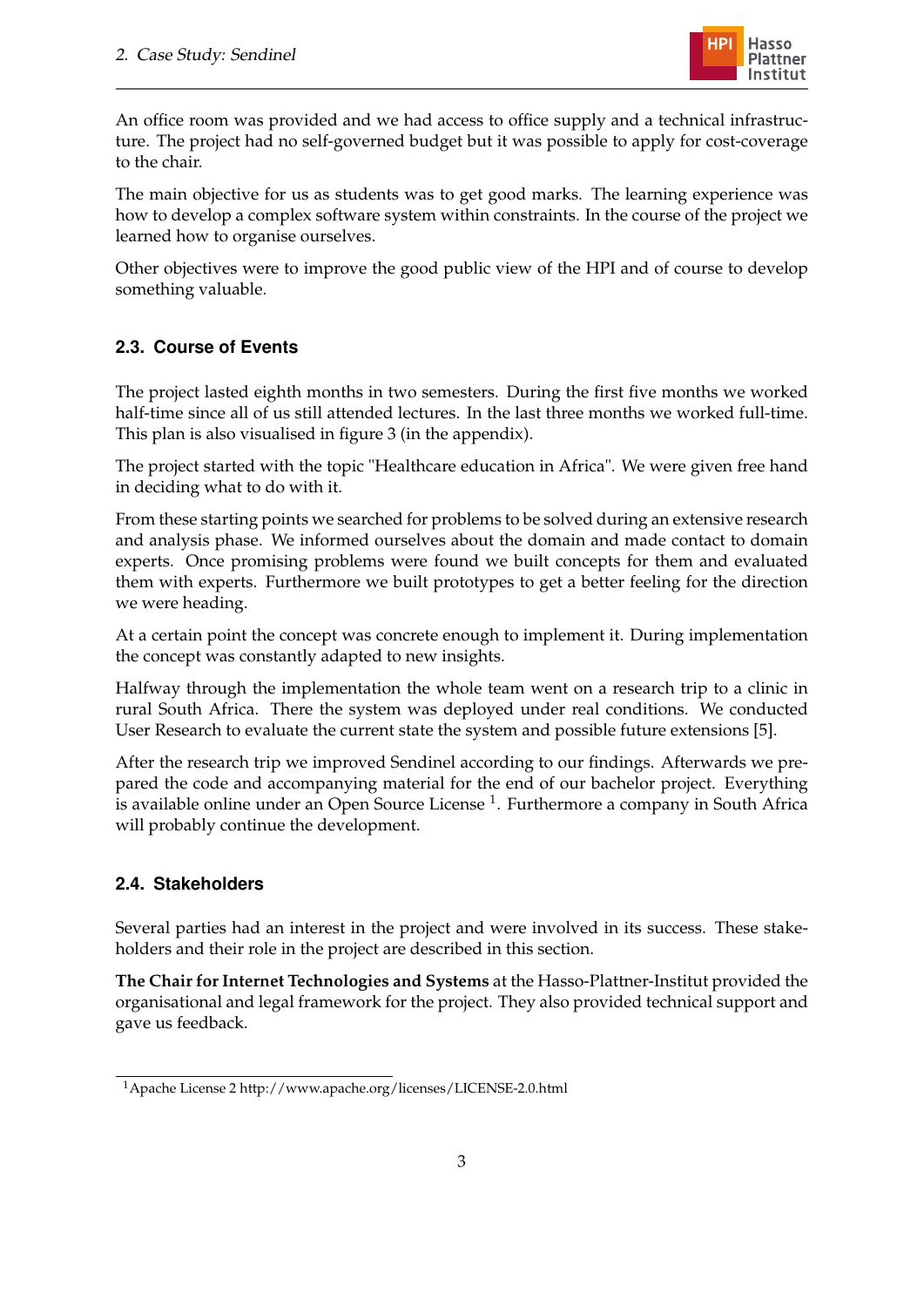

**SES Astra** was the initiator of the bachelor project. During the project they supported us with contacts and provided a satellite connection for deployment.

The **HPI Research School** at the University of Cape Town is specialised in ICT4D<sup>2</sup> and user interface research. They gave us feedback on our ideas and established contacts in South Africa for us.

In the beginning of the project, we found ourself in the position of not having customers or users at hand. This led to a situation with freedom but also uncertainty. We needed great domain understanding by ourselves. Therefore we researched the field ourselves and established a large number of contacts in science, economy and society. This enabled us to make well-informed decisions.

A contact that grew to significant importance was **SAP Research South Africa**. Their field of interest is how information technologies may improve healthcare in rural areas. With SAP we had access to great domain-specific knowledge and very valuable feedback. Furthermore they offered to organise the research trip to the clinic in South Africa. Thanks to the support of the Chair and SES Astra we were able to accept the offer and conduct the mentioned trip. With this we eventually had access to potential **users** of Sendinel.

 $2$ ICT4D stands for "Information and Communication Technologies for Development". It refers to the application of information and communication technology to leverage development, especially in poor environments.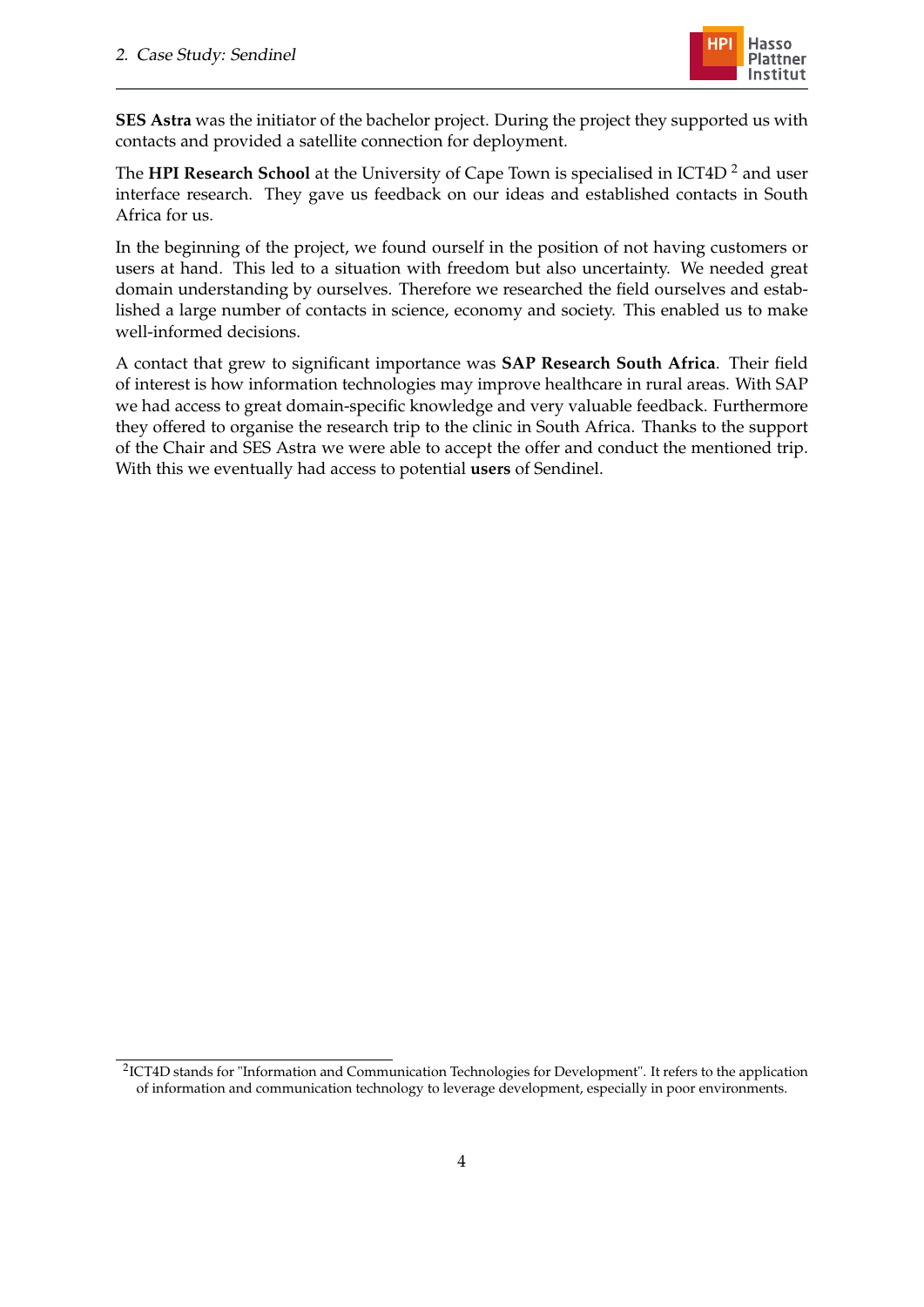

## <span id="page-8-0"></span>**3. Software Development Methodologies**

The constraints and possibilities of the Sendinel project have been explained in the preceding chapter [2.](#page-5-0) On their basis we started to think about how we wanted to work. For this the starting points were the software development methodologies Scrum and Extreme Programming (abbr. XP). Both are going to be explained generally in this section. Furthermore the history of how they evolved and what their underlying ideas are, will be introduced briefly.

If you are already familiar with Scrum and XP you might want to skip this section and advance to section [4](#page-12-0) "The Sendinel Development Process".

## <span id="page-8-1"></span>**3.1. A Brief History of Software Development Methodologies**

#### **Waterfall Model**

The waterfall model was the starting point of Software development in the 1960s [\[6\]](#page-23-5). Building software is seen as a sequential process consisting of the following steps:



Figure 2: The waterfall model based on [\[7\]](#page-23-6) Page 2

Experience shows that this does not work, because requirements change over time.

Reasons for that are:

- Software is too complex to be sufficiently described up-front
- Stakeholder do not know what they want. "I'll know it when I see it" ([\[7\]](#page-23-6) Page 3)
- Technical Problems surface during implementation

A much-used analogy for software development has been the building of structures like a bridge. This manufacturing is strictly sequential. But the analogy is insufficient because of the reasons outlined above. Most importantly, building a structure relies on evaluable physical parameters. Once the calculation is done right, not too much will change during construction. Software development is just too complex to be evaluated beforehand and things will change throughout the process. Therefore sequential development will probably not yield in satisfying results.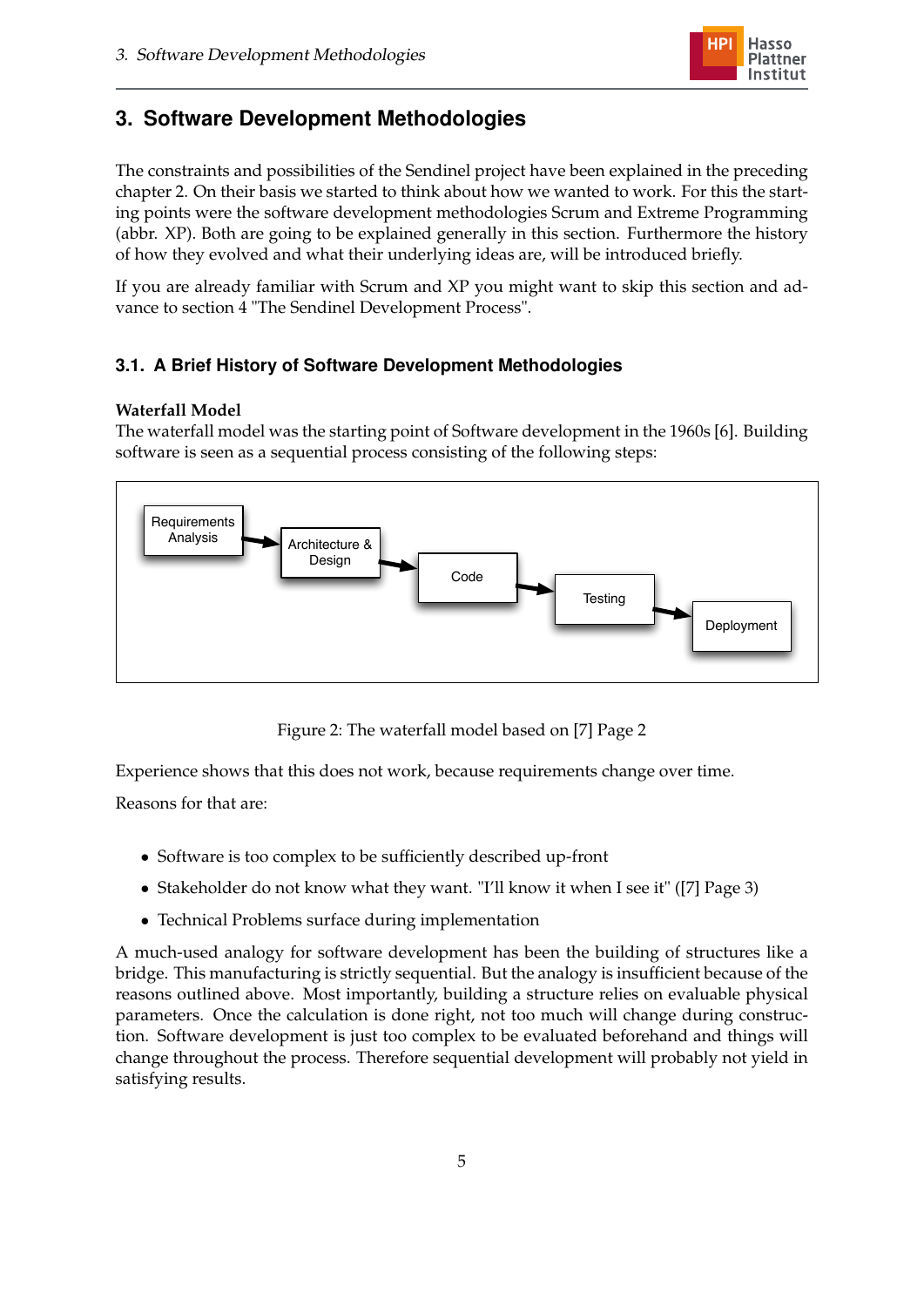

## **Lean Philosophy**

The Lean Philosophy derives from the Toyota Production System, which was developed by Taiichi Ohno [\[8\]](#page-23-7) in the 1960s to improve the car production of Japanese car manufacturer Toyota. It is said to be one of the reasons why Toyota became a market leader in the automobile sector (as stated in the preface of [\[9\]](#page-23-8)). The main focus of the Toyota Production System lies in the "absolute elimination of waste" ([\[10\]](#page-23-9) page 3).

This is achieved by two core ideas:

**Just In Time Production** means only to make and supply what is needed at the moment. Both over- and underproduction are seen as avoidable waste. **Autonomation** means the automatic detection of defects as early as possible. Production may only continue when the defect is resolved. No defective product shall go to the next step in production. No defective machine shall continue to produce.

These core ideas lead to other interesting thoughts:

- Build Quality In Every step should add value to the product
- Delay decisions to the last feasible point
- Respect the people Everyone is responsible for the final outcome
- Continuously improvement of the process Get feedback and include it
- Create and spread knowledge Avoid monopolies of knowledge
- Deliver fast The faster the process the better it can adopt to change

Lean Philosophy involves continuous improvement of the process and the product. Even though it started in the productive industry, it was later extended to Lean Product Development [\[11\]](#page-23-10) as well. From there, the ideas have also been adapted to other areas like Hospitals [\[12\]](#page-23-11) or Governments [\[13\]](#page-23-12). In software development especially Lean Software Development was introduced [\[14\]](#page-23-13) but the Lean ideas can be found in other Agile methodologies too. For example writing tests is a practise which implements the idea of spotting defects automatically as early as possible.

### **The Agile Manifesto**

In mid-1990s new methodologies like Extreme Programming, Scrum and Adaptive Software Development[\[15\]](#page-23-14) arose. The persons behind them found that they were having things in common. In February 2001 the Agile Manifesto was signed by 17 representatives of several software development methodologies like XP and Scrum ([\[16\]](#page-23-15) pages 215 - 223).

The Agile Manifesto consists of four core values:

- Individuals and interactions over processes and tools
- Working software over comprehensive documentation
- Customer collaboration over contract negotiation
- Responding to change over following a plan

From these values, twelve principles derived [\[17\]](#page-23-16), which further describe the four values. The Agile Manifesto marks the minimum which all Agile methodologies have in common.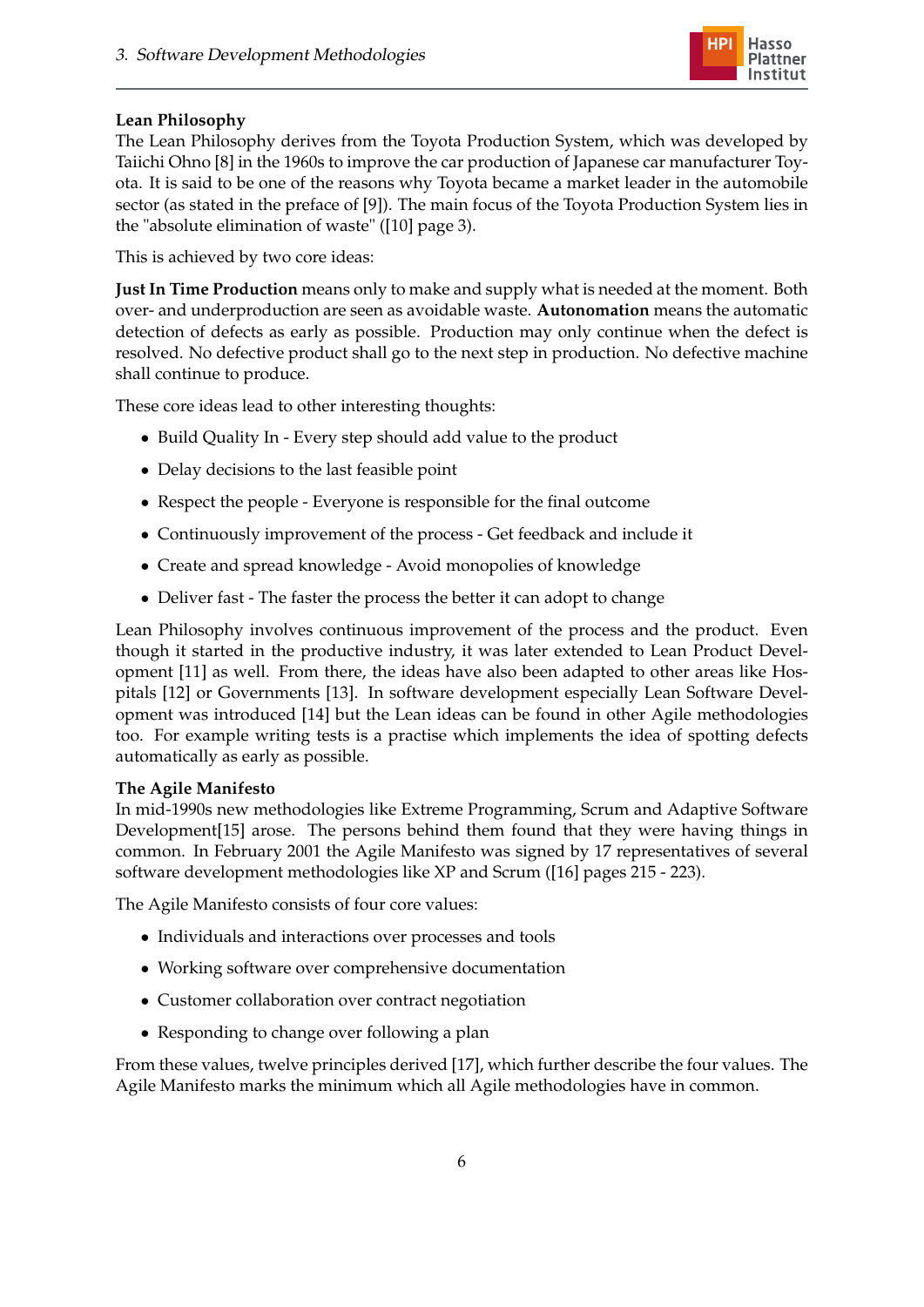

## <span id="page-10-0"></span>**3.2. Extreme Programming (XP)**

One of the signers of the Agile Manifesto is Kent Beck. He is also known for introducing Test-Driven Development (citation needed) and is a founding father of Extreme Programming.

XP values humans as most important in the software development process. It puts the customer into the focus of development and accepts adapting to change as a core characteristic of software development.

XP defines a set of values which all participants should agree on. These are Communication, Simplicity, Feedback, Courage and Respect. They are rather abstract and high-level but build the foundation for the principles and practises XP defines. Practises are the concrete techniques executed for working. These practises are the real-world manifestation of values. But still practises and values are too far apart. Principles bridge the gap between values and practises by employing guidelines specifically for the programming domain. Further explanation of the values, principles and practises can be found in [\[4\]](#page-23-3) Pages 17 - 54.

Some practises of XP are explained next:

The team should sit together preferably in one room. This ensures easy communication and interaction. The general design of the software and its architecture should not happen upfront but incrementally throughout the development. Everything should be revisable and open to change. This encourages an iterative approach. Big parts of work should be cut down into smaller parts. These small parts of work are called stories.

In a planning meeting with the developers and the customer, these stories are defined and estimated. Afterwards the customer can choose, which stories the team should work on in the next iteration. An iteration is a fixed time interval (e.g. one month) after which all declared stories should be done. At the end of every iteration the system should be in a deployable state.

For the actual programming several methods are encouraged:

- During Pair Programming two programmers sit and work together on one part of the code. One is the driver, who is actually writing code. The other is the navigator, who supports the driver.
- In Test-Driven Development the programmer is writing a test, before actually implementing a functionality.
- A Continuous Integration system ensures the correctness of each commit in the code repository <sup>3</sup> .

In Sendinel we used all of these three methods, thus they are further described in sections 4 and 5.

<sup>3</sup>This is further described in "Continuous Integration - Practices and Tools used in the Sendinel Project" [\[18\]](#page-23-17)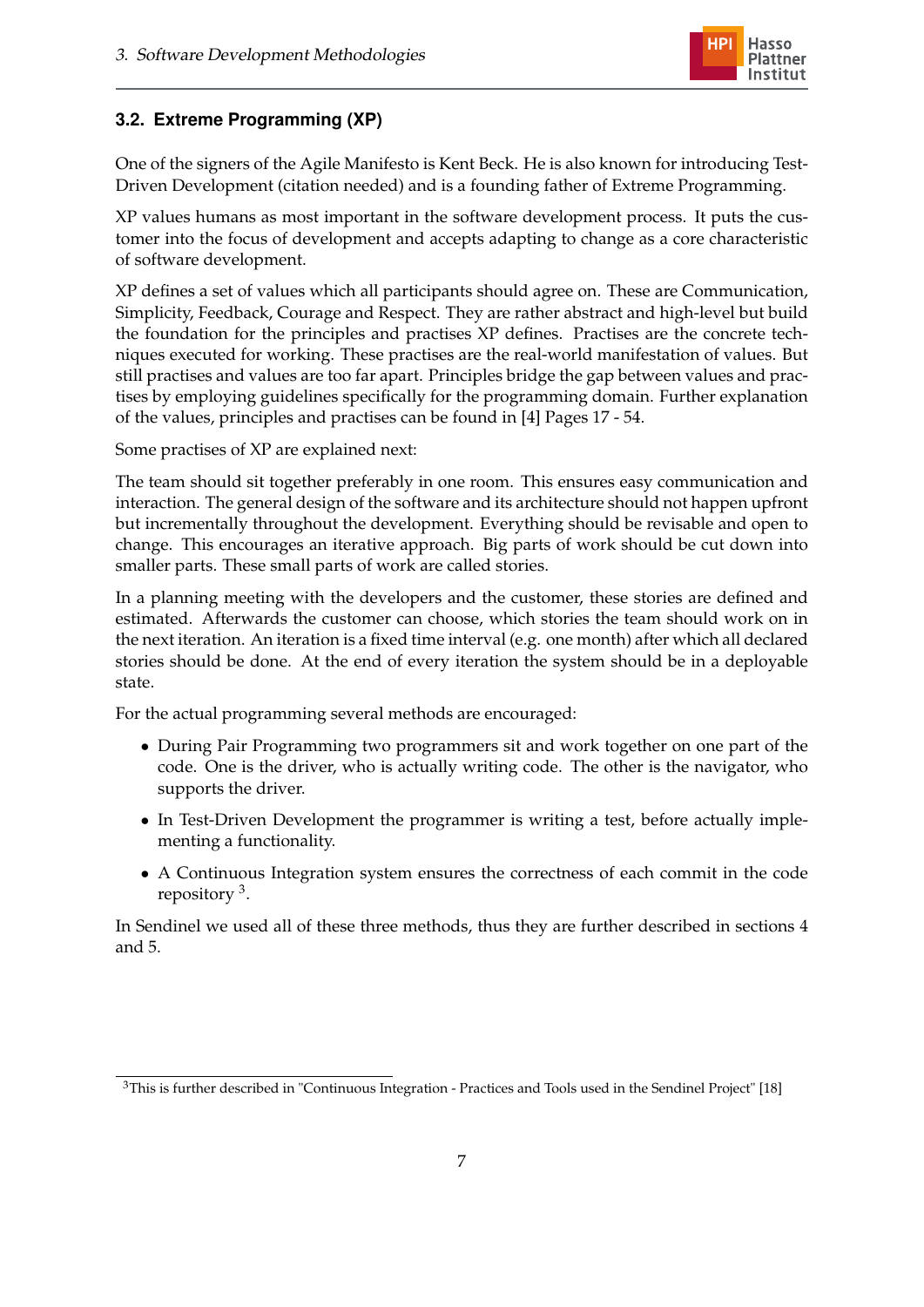

## <span id="page-11-0"></span>**3.3. Scrum**

Scrum is a framework for agile software development [\[19\]](#page-24-0). It consists of roles and practises.

Scrum defines three roles:

The **Product Owner** has a deep domain understanding. Either the customers by themselves are Product Owners or a team member, who is in very close contact with the customers or users, represents the Product Owner. The Product Owner views the software from the customer side and therewith defines the strategic direction of the project.

The **Scrum Master** is responsible for supervising the process. Furthermore the Scrum Master handles administrative and organisational tasks.

The **Team** implements the software and takes part in the planning process.

Scrum defines the following practises:

A **Sprint** lasts from one to four weeks in which the team is working on tasks from the Sprint Backlog. A Sprint starts with a Planning Meeting and ends with a Sprint Review or Retrospective.

The **Product Backlog** is a set of tasks which should be done in the future to finish the project.

The **Sprint Backlog** is a set of tasks which should be done within the current Sprint.

The **Planning Meeting** is attended by all team members, the Product Owner and the Scrum Master. The aim is to define the Sprint Backlog for the next Sprint. Tasks are pulled from the Product Backlog, discussed in the group, estimated via Planning Poker and added to the Sprint Backlog.

During **Planning Poker** a task is estimated. To do this the team members secretly choose their estimation. All estimations are then revealed concurrently. In the following discussion consensus on the final estimation is reached.

In the **Sprint Review** the team presents the results of the Sprint to the Product Owner.

In the **Sprint Retrospective** the team reflects on their way of working.

In the **Daily Scrum** meeting all team members gather to discuss progress and problems that surfaced since the last Daily Scrum meeting.

A lot of methods in Scrum like the Product Owner involvement or the Daily Scrum are very familiar to practises in XP. But even though both methodologies overlap, the general focus of the them is different:

"Scrum focuses on management and organization practices while XP focuses mostly on actual programming practices. That's why they work well together - they address different areas and complement each other." ([\[20\]](#page-24-1) page 81).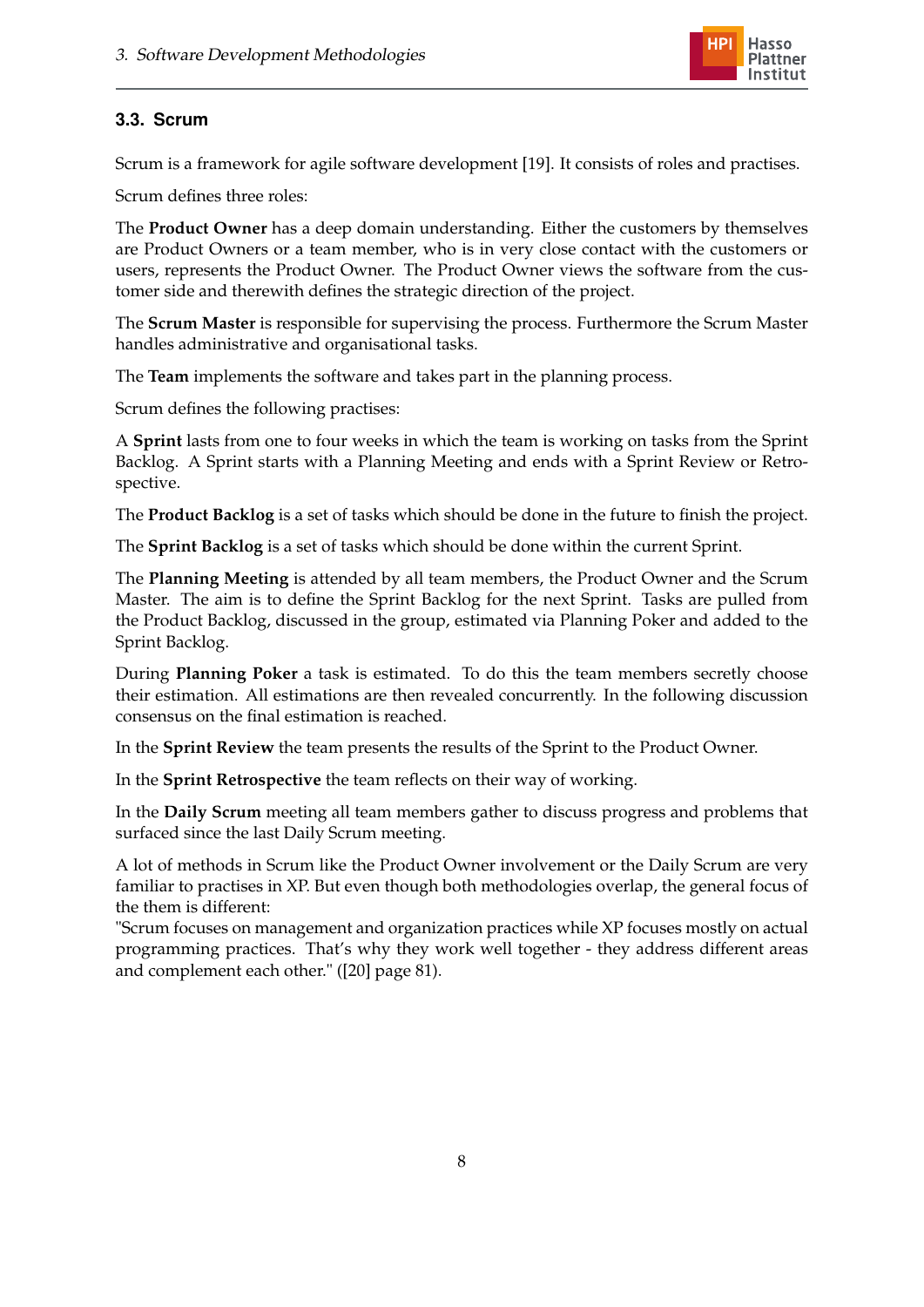

## <span id="page-12-0"></span>**4. The Sendinel Development Process**

In this section the ideas used for structuring the development process during the development of Sendinel are described. Included are methods from Extreme Programming and Scrum.

A development process is not defined in the beginning and followed by everyone all the time, but is adapted throughout the project to the current situation and context. Therefore the reader is advised not to see this as a finished methodology but as a work in progress.

An in-depth reflection on the impact of the ideas can be found in the succeeding section [5.](#page-16-0)

### <span id="page-12-1"></span>**4.1. Analysis Phase**

As described earlier in section [2.3](#page-6-0) we started the project with an analysis phase. This was necessary because we had no domain-specific knowledge at hand. We had to build understanding for the domain and determine problems and needs. We collaboratively identified tasks and talked about who takes on which tasks. During that phase we followed a very simple process:

- Meet once a week.
- Consolidate the results of last week.
- Define tasks for the next week.
- Talk about who works on which task.
- Optionally make appointments for working together.

This phase gave us time to get to know the group and the new working environment. We also used this time to set-up our non-coding tools (described later in sections [4.6](#page-14-2) and [4.7\)](#page-15-0).

After about a month we started to actively work on the first concepts. During this phase we also started to practice peer review. Over time the concept got more concrete and we built prototypes to evaluate the ideas.

### <span id="page-12-2"></span>**4.2. Long-Term Planning**

The long-term planning consisted of three Milestones<sup>4</sup> which gave the project a rough structure. Their content was filled iteratively on the way to the Milestones.

In early phase the team had an eye on the long-term in every Sprint meeting. After the research trip and the processing of the results we had a good impression on what to do in the remaining time. Therefore only one final long-term planning session for the last milestone was done then.

The whole project plan is also visible in figure [3](#page-25-1) (in the appendix).

<sup>&</sup>lt;sup>4</sup>A Milestone is a fixed date and to which a certain event should happen. An example is the release of the software to the public at a predefined release date [\[16\]](#page-23-15) page 119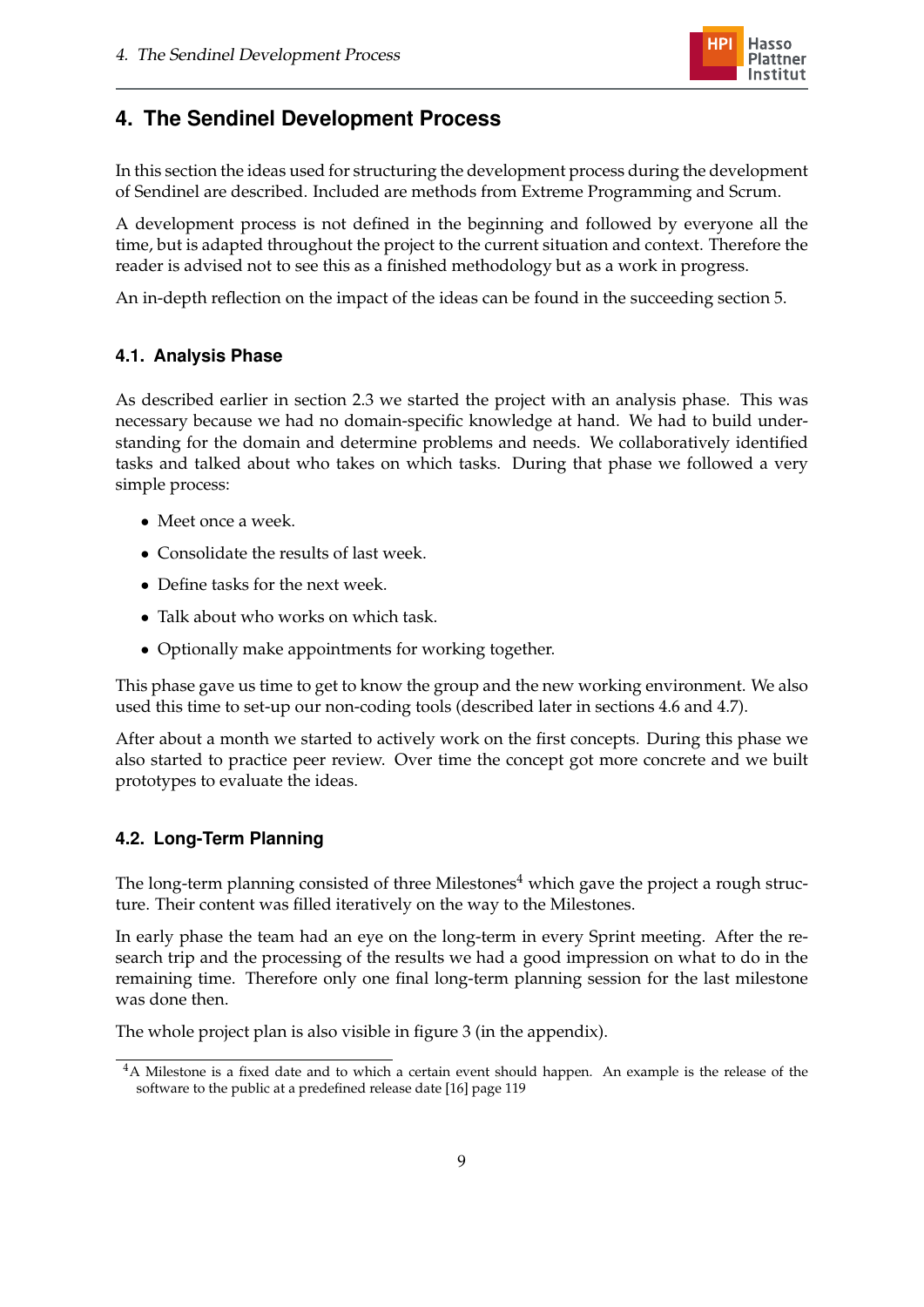

## <span id="page-13-0"></span>**4.3. Applying Scrum**

In January 2010 (for an overview see the project plan in figure [3](#page-25-1) in the appendix) the implementation phase started. We decided to "do Scrum". This meant, that we had Sprints lasting two weeks (later shortened to one week). We had no Scrum Master and no Product Owner.

The first Sprint solely consisted of setting-up the coding environments and getting familiar with the used technology.

Before the first Sprint we defined a Product Backlog based on the current concept. This Product Backlog was the basis for early Sprints, where we generated the Sprint Backlog out of items from the Product Backlog. In later Sprints we stopped to update the Product Backlog. Most items either derived from the milestone planning or were already to be found in the bug list or came up automatically, when talking about the teams thoughts on what to do next.

A typical Sprint looked like this:

### **Sprint planning (Tuesday Afternoon)**

- Two people generated a first version of the Sprint Backlog. They looked at the Product Backlog, the bug list, upcoming organisational tasks and the upcoming milestone.
- They also calculated the Sprints velocity  $5$  for the next Sprint based on last Sprints velocity, probably available man-hours and foreseeable interrupts
- The team came together and discussed tasks in the Sprint Backlog. Some were added or removed
- The team estimated all tasks by doing Planning Poker (see section [3.3\)](#page-11-0)
- The tasks are prioritised by the team in three categories: must-have, should-have, couldhave

### **Acceptance meeting with supervisor (Wednesday Noon)**

The acceptance meeting was the groups way of doing the Scrum review meeting. Someone in the team was appointed to be responsible for the acceptance meeting. Prior to the meeting this person checked all the Sprint tasks for their status and instructed last minute bugfixes. In the meeting all done tasks were demoed to the supervisor. Afterwards the new task list was discussed and possibly altered.

### **Rest of the week**

A Stand-Up meeting was done every day (explained later in section [4.4\)](#page-14-0). People continued to work on their pending tasks or pulled tasks from the Sprint boards (figure [4](#page-25-2) in appendix) "new" section and moved them to the "pending" section. Each pending task was marked with the name of the persons currently working on it. Once a task was finished it was moved to the "done" section. New tasks were added to the bug list, the Sprint Backlog or the Product Backlog during the Sprint as well, always given it appeared to be reasonable to do so.

<sup>5</sup>Velocity: Amount of work a team can do in a Sprint ([\[20\]](#page-24-1) page 78)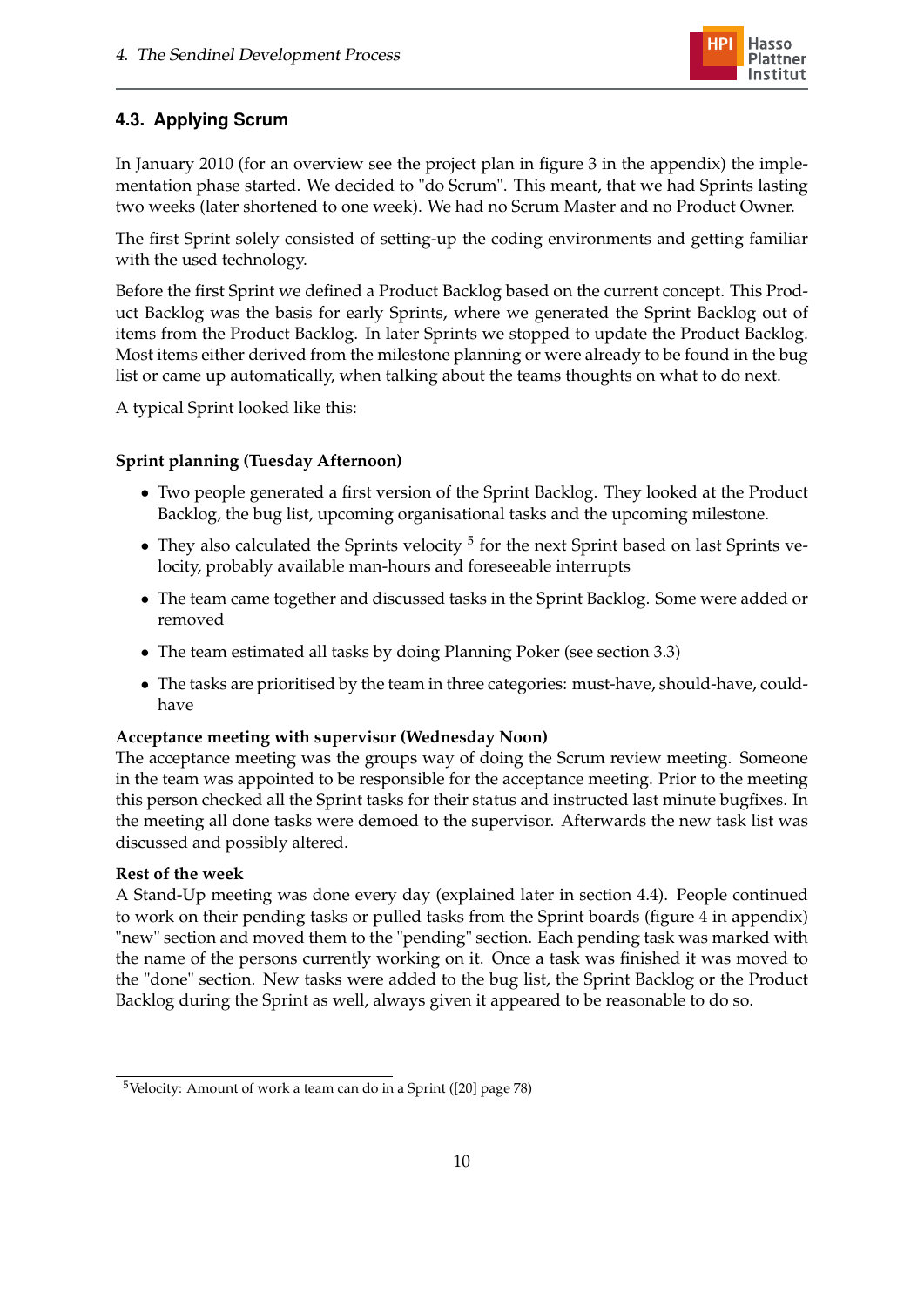

## <span id="page-14-0"></span>**4.4. Getting Everyone on the Same Page for the Day**

We did daily Stand-Up meetings once everybody had arrived in the office. During the meeting everybody explained what they were doing since the last Stand-Up meeting and reflected on problems and opportunities.

Then people decided on which tasks they wanted to work over the day and moved them on the Sprint Backlog from the "new" section to the "pending" section next to their name. The team also tried to set a schedule for the day, clarifying when people can work individually and when the team has to sit together. Furthermore goals were defined on what should be achieved during the day. In the end everybody knew what was going on in the project. This everyday feedback led to a high identification of every team member with the project and a high working morale.

To keep these meetings as short as possible, all team members stood up in a circle and were asked to fully focus on the meeting. Furthermore everyone was asked to be as brief as possible. It was okay to interrupt each other when somebody was taking too long or started to get off-topic.

## <span id="page-14-1"></span>**4.5. Coding and Business Tasks**

The goal of the project was to develop software but to achieve this we took on non-coding tasks as well. We had to do a lot of research to gain knowledge about the domain and holding contact to existing sources and building up new contacts was crucial to the project. Furthermore we also had to complete organisational tasks. Especially organising the research journey was a very time-consuming effort. We will further refer to these tasks as business tasks. We decided to include these business tasks in our Sprint planning. The reasons and experiences with that are outlined in section [5.6.](#page-18-1)

## <span id="page-14-2"></span>**4.6. Physical Tools Used**

The team had one office room at the institute. Every team member had a key and was able to enter the room anytime.

The following working environment was provided:

- Own table and office computer for every team member
- Sufficient office supplies (pens, paper, post-its ...)
- Printer, scanner, copier
- Several whiteboards
- One big screen
- Couch (which was removed later)

Private laptops were used as well by some team members.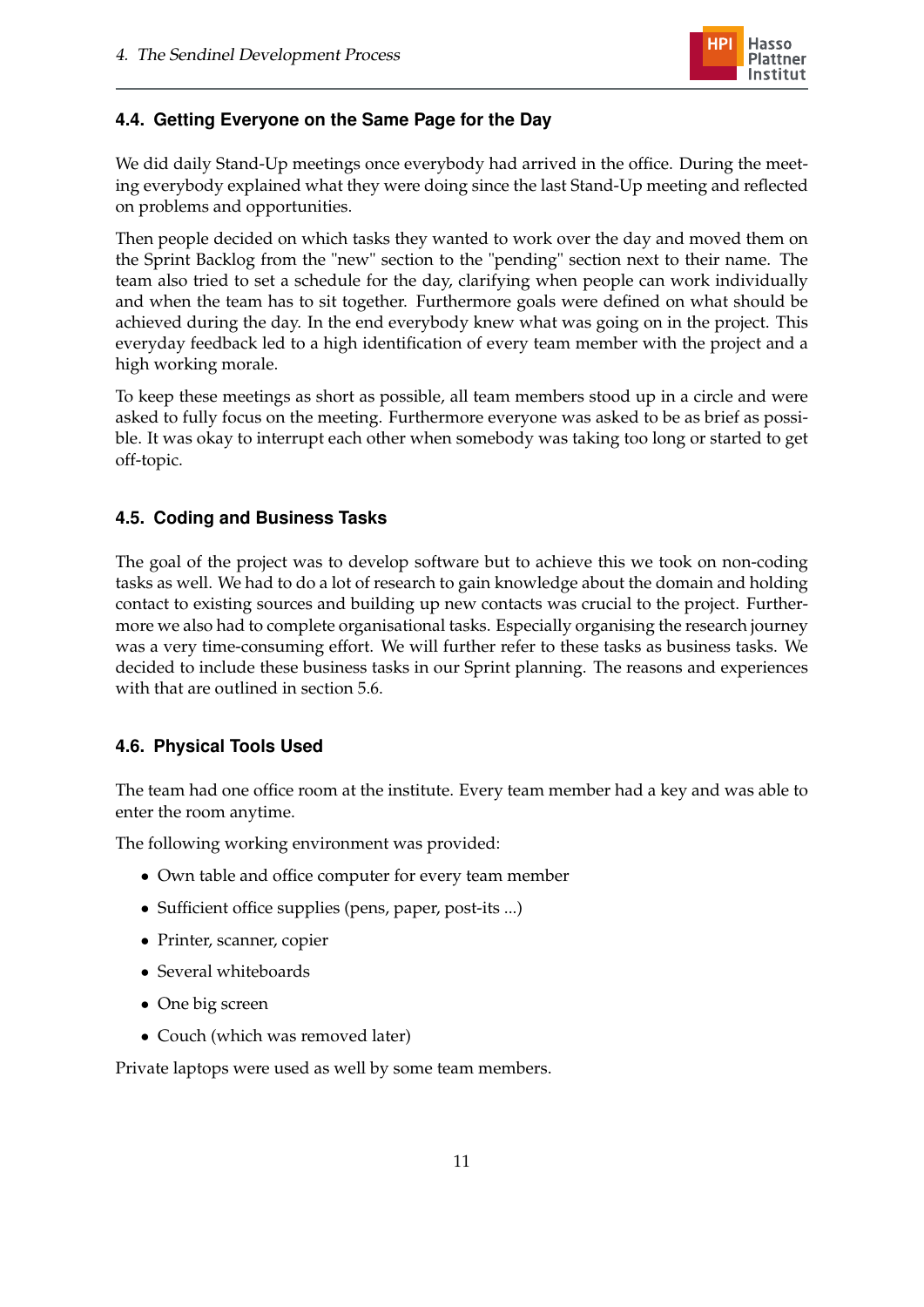

## <span id="page-15-0"></span>**4.7. Technical Tools Used**

The main project communication other than talking in person was handled via **e-mail** on a dedicated mailing list. We also used instant messaging via **Skype** <sup>6</sup> for direct messaging, group chat and video conferences.

We used Dropbox<sup>7</sup> for sharing non-code data like documents, pictures and graphics. The most important aspect for us was to have the same data available as fast as possible to every team member. We could have also used a shared drive on a server in the university network for this. Unfortunately this solution did not provide offline access and offered only complicated access from outside the university network. Plain text information like protocols, links and summaries were saved in a Wiki  $^8$ .

The source code was managed with the Git<sup>9</sup> version control system. The repository was hosted at **GitHub** <sup>10</sup>, where repositories are public by default. Since we wanted to publish Sendinel as Open Source software anyway, having the source code publicly available from the beginning was a good idea. Internally we used **Hudson** <sup>11</sup> as a Continuous Integration server.

## <span id="page-15-1"></span>**4.8. Test-Driven Development and Pair Programming**

We did Test-Driven Development. The basic flow is like this:

- 1. Start with a failing test.
- 2. Write code that makes the test pass.
- 3. Refactor written code.

The paper "Test-Driven Web Development - A Case Study With Django" [\[21\]](#page-24-2) further explains and reflects on this approach in the context of "Sendinel".

We also did Pair Programming ([\[4\]](#page-23-3) page 42). The basic idea is to have two people working together on one workstation. Often at least two computers were used. The driver was writing the actual code on one computer. The navigator used another computer to look up reference.

<sup>6</sup>Skype: http://www.skype.com

<sup>7</sup>Dropbox: http://www.dropbox.com

<sup>8</sup>We used Trac as a Wiki software: http://trac.edgewall.org/

<sup>9</sup>Git: http://git-scm.com/

<sup>10</sup>GitHub: http://www.github.com

<sup>11</sup>Hudson: http://hudson-ci.org/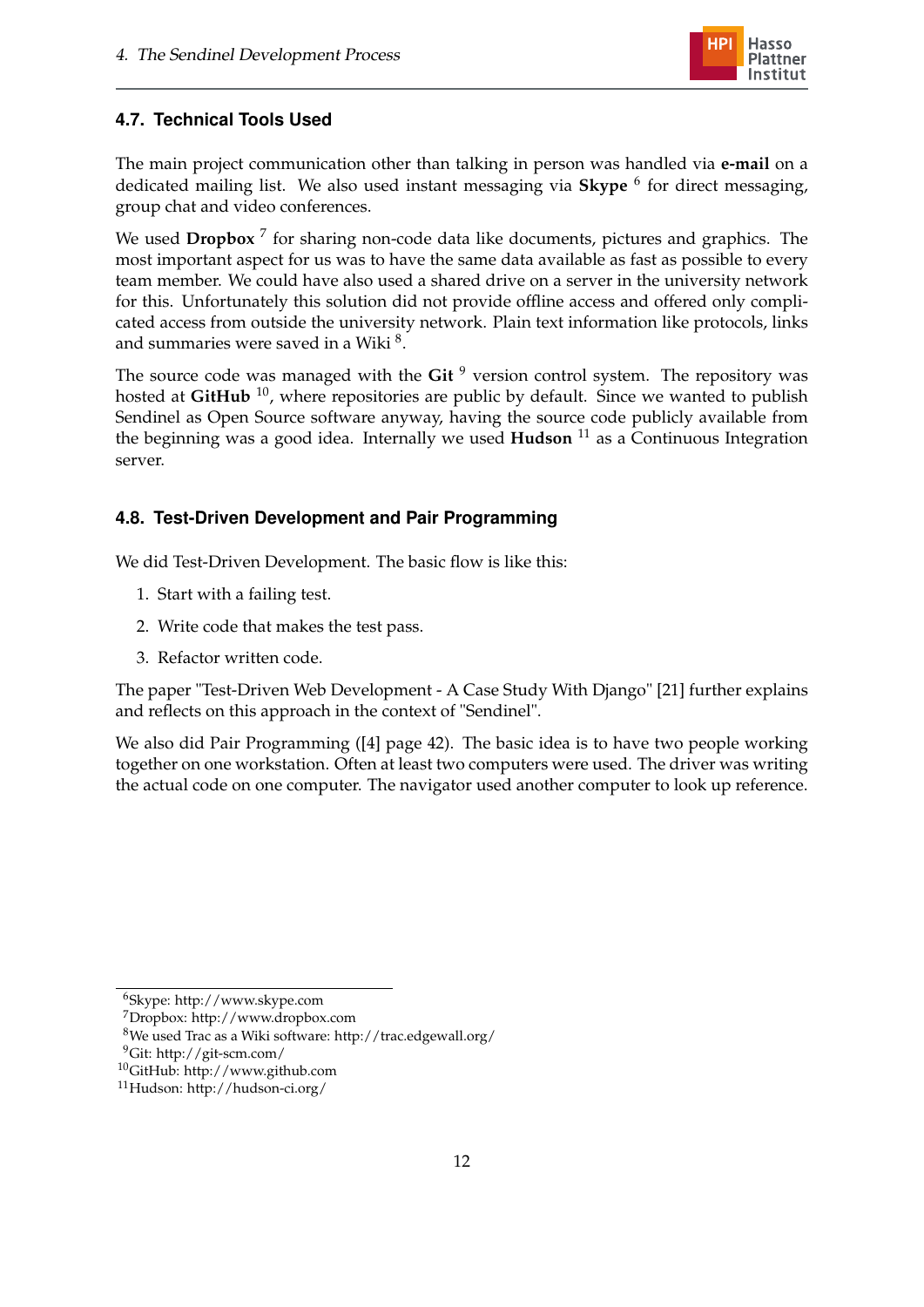## <span id="page-16-0"></span>**5. Lessons Learned**

In this section we will reflect on our experience with the methods outlined in the preceding section [4.](#page-12-0) We will also present reasons for some process decisions and discuss alternatives.

## <span id="page-16-1"></span>**5.1. Knowledge Gaps**

In the beginning of the project we realised, that a lot of different knowledge levels exist in the team. To even this differences we tried to bring everyone to the same level in our first Sprint where we set-up the coding working environment on every computer and introduce everyone to the used tools. We also held tutorials and defined learning goals.

This preparation resulted in a less-interrupted workflow. It made all the used tools more transparent so that we could concentrate on the actual content.

## <span id="page-16-2"></span>**5.2. Scrum without a Scrum Master**

We had no Scrum Master. With at least two points a Scrum Master would have been helpful:

### **Review process**

Our team had no process for doing regular reviews. One big review session was held in the beginning of the project, where we discussed the current situation. The session was very open and rewarding but also very exhaustive. Afterwards we held no dedicated review session again. We spotted several potential reasons: One is, that people want to avoid stress and uncomfortable situations as much as possible. A review is always demanding a lot of energy since it means revealing and dealing with conflicts and actively reflecting on one's own behaviour and actions. Another reason could be that a review takes a substantial amount of time. Since it is not immediately adding value, some might feel that it is a waste of time. Still we believe that pursuing a constant review process would have been good for the team and the project.

A Scrum Master should have pushed to hold reviews. The lack of reviews blocked further improvements in the development process. It would have also pacified tension in the team, which then released itself anyhow but usually in stressful situations. These ad-hoc relief situations were unstructured and did not lead to sustainable process improvement but rather to appeasement.

### **Moderator for Discussions**

Due to the way how we made decisions (as described in section [4.3\)](#page-13-0) we sometimes had very long conversations. Eventually the discussion yielded in some form of agreement but the way there was often paved with unclear assumptions and repeating arguments. A Scrum Master could have streamlines these discussions by moderating them.

### **A Team Member as Scrum Master?**

The question if a Scrum Master should be part of the team or an external party is often discussed (e.g. in [\[22\]](#page-24-3)). We suggest that for our project a Scrum Master should have been an external party. Everybody in the team was part of the decision process. A Scrum master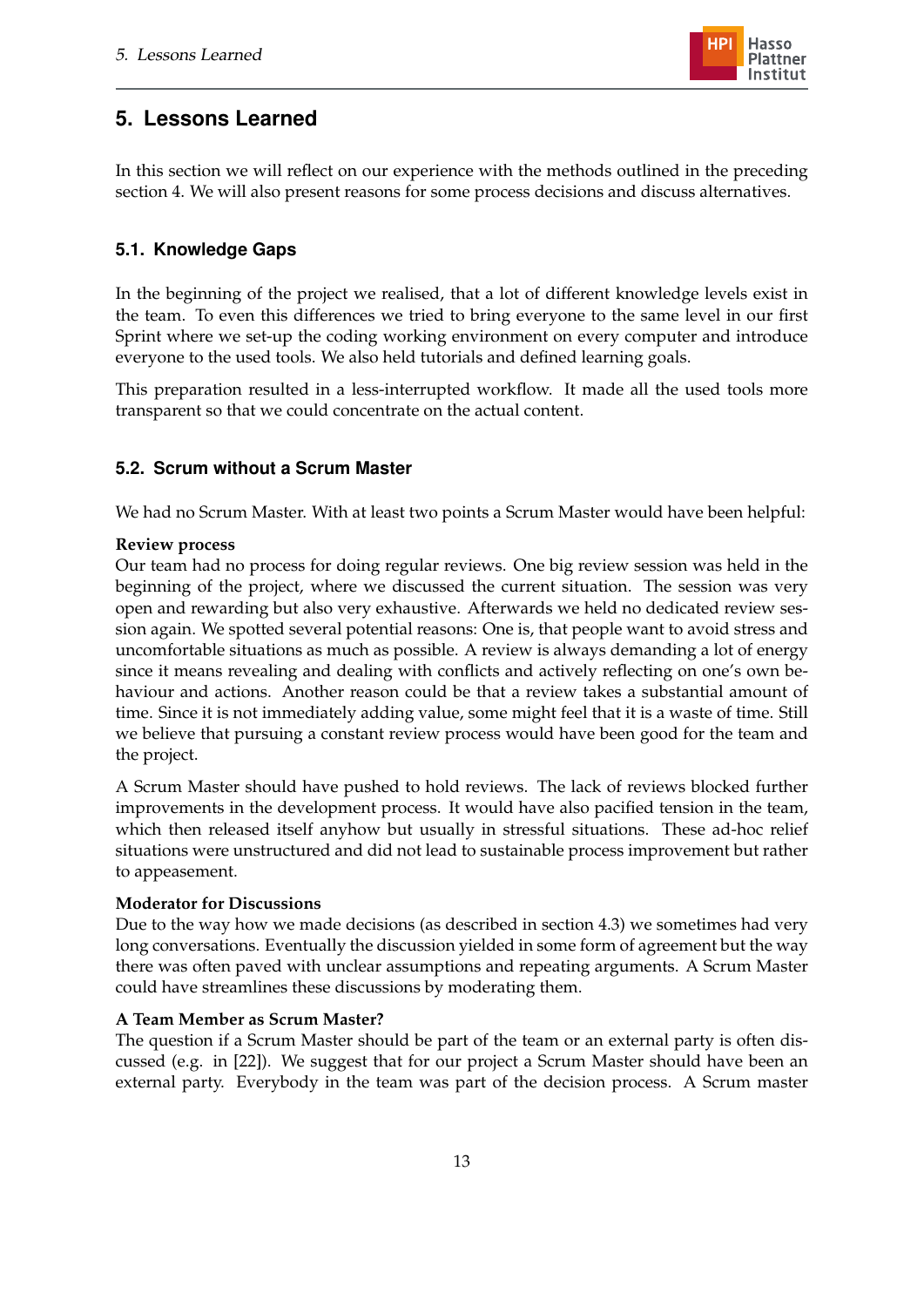

has to have a neutral opinion in order to moderate and balance discussion. Thus an internal Scrum Master would not have been able to fully participate in the decision process.

### <span id="page-17-0"></span>**5.3. Scrum without a Product Owner**

During the development of Sendinel no customer was present. But in Scrum, XP and the Agile Manifesto customer involvement plays a crucial role. In Scrum the Product Owner is the representative of the customers. This Product Owner is deeply involved in the software development process by making strategic decisions on what to develop next. The basis for this is the deep domain understanding of the Product Owner (this is explained further in section [3.3\)](#page-11-0).

We were not having a Product Owner. Still the responsibilities of the Product Owner had to be realised in the project somehow. As a solution collective decision making was used.

This means that rather through a well-informed ruling by the Product Owner, we tried to come to a decision through team discussion. Members of the team gained domain knowledge beforehand and weighted arguments in the discussion. Final decisions were either made by consensus or a vote with simple majority. This approach required a lot of energy in exhaustive meetings. But on the other hand it also lead to the buy-in of every team member into decisions.

Another alternative is to have a simulated Product Owner in the team. This is someone who is not a domain expert, but has the same responsibilities as the Product Owner, thus is able to make decisions. We tried this approach, but it was abandoned since it provided no advantage over group decisions. This was mainly because a Product Owner needs a bigger domain knowledge than the team to do legitimate decisions that are accepted by everyone. Without this domain knowledge the Product Owner might make too much wrong decisions. In our project bad decisions were corrected by the team. This meant that the team was having better arguments than the Product Owner and thus, had a better domain knowledge. In this situation the simulated Product Owner lost authority and we automatically fell back to collective decision making.

Both approaches show the problems surfacing when no one in the team has deep domainspecific knowledge. A natural level of uncertainty was evident in a lot of decisions we made. We also spent a substantial amount of energy on the process of making decisions.

### <span id="page-17-1"></span>**5.4. Pair Programming**

In Pair Programming two programmers worked together on one computer. This lead to collaborative thinking in which the partners found and implemented the best solutions for the problems at hand. It turned out to be very effective because it leads to quality results and shared code ownership. Therefore pairing was highly encouraged and done often.

Pair Programming was very exhausting. Breaks had to be done regularly (e.g. 15 minutes every hour). It is unrealistic to think that one can do eighth hours of Pair Programming on a daily basis. We found that five to six hours per day are a realistic amount. When pairing,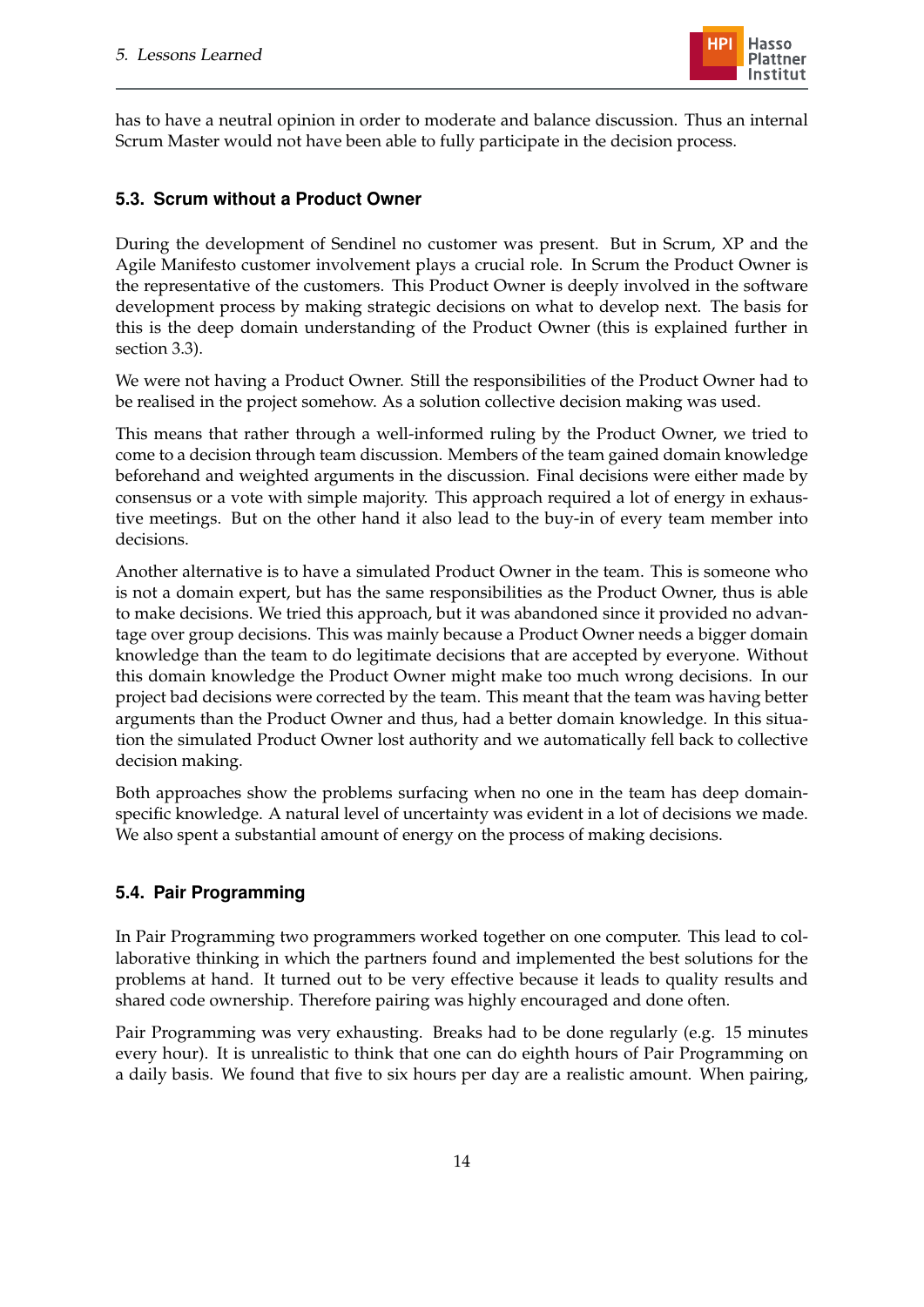

driver and navigator should change regularly. Half-hourly changes have proven well for us.

One aspect in Pair Programming is that the collaborative thinking often manifested itself as a lively conversation between the pairing partners. When in one room, people hear the conversations of the others in the background. Alistair Cockburn describes this as "osmotic communication" and a positive effect ([\[16\]](#page-23-15) page 81). We object because in our experience "osmotic communication" leads to a lot of interruptions which decrease productivity significantly [\[23\]](#page-24-4). A solution to this problem would be dedicated rooms for people or pairs who want to work in quite without being interrupted.

Some people might feel that Pair Programming is a waste of time, since two people are doing the same thing one person could do alone as well. This does not match up to our experience. In case that the pairing team members works well together, we feel that due to the decreased error rate and increased peer motivation Pair Programming is more effective than two people working alone.

Of course Pair Programming does not always work. Examples are a substantial skill difference between the pairing partners or are a general dislike between the pairing partners. As a matter of fact not everyone can work together well. To address this people should be able to choose their preferred partner. On the other hand encouraging people to pair with different partners all around increases collective code ownership, spreads knowledge, increases the likeliness of innovative new ideas and builds empathy within the team.

#### <span id="page-18-0"></span>**5.5. Communication**

We learned that face-to-face communication leads to the best results, even though it is time consuming. This is also reflected in the Agile Manifesto where it reads: "The most efficient and effective method of conveying information to and within a development team is face-toface conversation." [\[17\]](#page-23-16).

The other communication channels we used were e-mail and instant messaging. Written communication is error prone because it increases the probability of misunderstandings which mostly comes from the lack of emotion and instant feedback. We had the situation of not knowing exactly what the communication partner wants to tell us several times both in team and with external contacts. Therefore we tried to have personal meetings, video conferences or at least telephone calls as often as possible. This experience is also reflected in literature such as [\[16\]](#page-23-15) pages 91 - 99.

#### <span id="page-18-1"></span>**5.6. Sprint Planning**

#### **Finding Tasks**

One of the biggest problems we had in Sprint planning was finding appropriate tasks. This mainly derived from the lack of a Product Owner, who normally has a strategic long-term view on the project. We tried to do long-term planning collaboratively in the group but especially in the beginning of the project we just could not plan far ahead since we did not know in which direction we were going.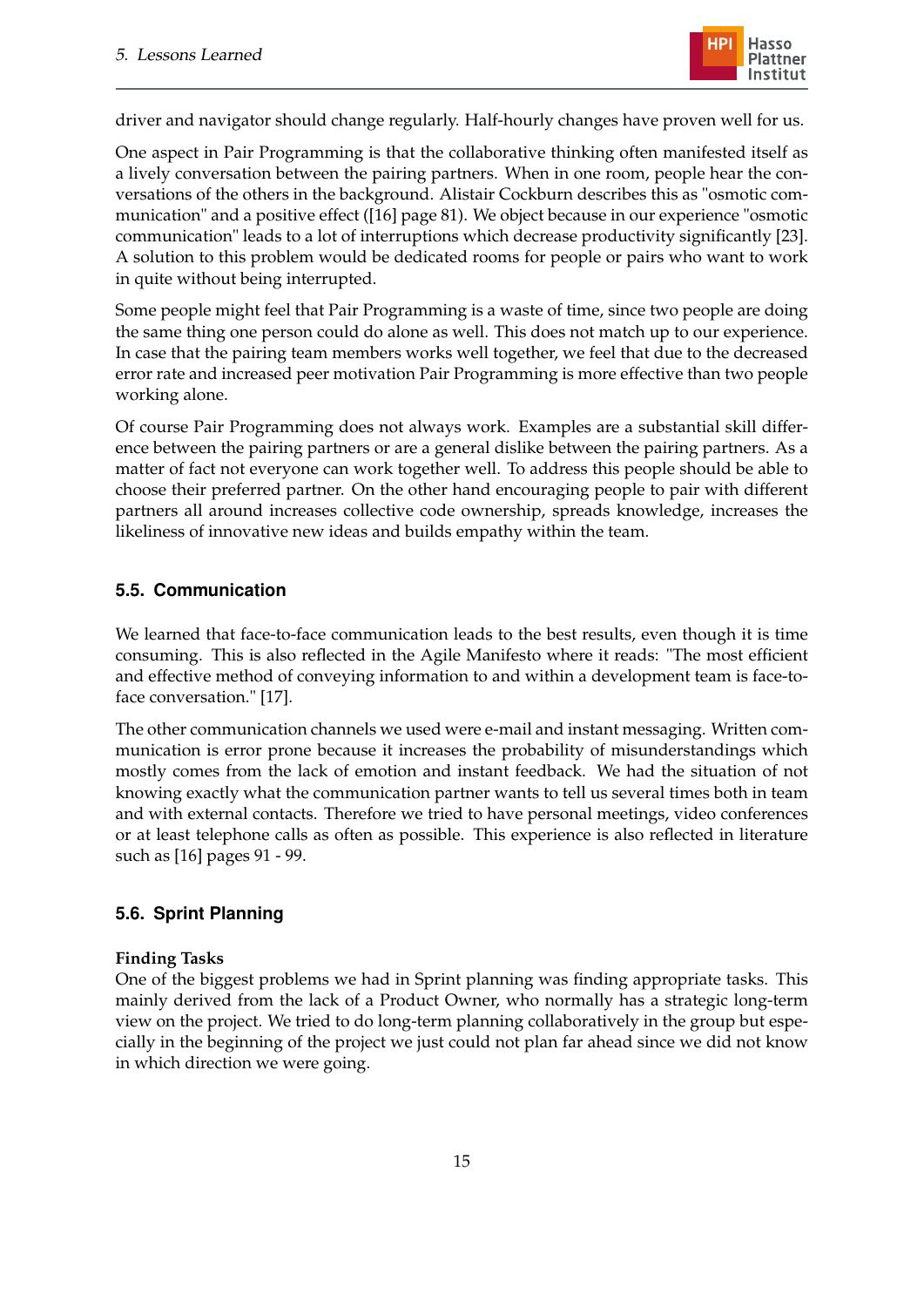

This led to situations where the Sprint Backlog was not sufficiently defined before starting the task estimation in the group. Thus tasks had to be defined collaboratively during the planning meeting.

We addressed this problem by appointing two people to prepare a draft of the Sprint Backlog beforehand. They defined the tasks and excluded options. While doing so, they thought through the whole project to get a big picture on where the group is at them moment. Of course these two people had a big influence on the direction of the project. To avoid a concentration of power we rotated the people preparing the Sprint Backlog.

During the planning session the prepared tasks were discussed in the group so that everyone still had an influence on the tasks and the direction of the project. Anyhow our approach set track for the Sprint early on and helped us straighten the planning process. In the late project planning also got easier. This was mainly because the milestones and the increasing understanding for the domain gave a clearer picture of the end product to everyone. Additionally discussions were shorter because everyone in the team was driving into similar directions.

### **Organizational tasks in the Sprint Backlog**

As mentioned earlier in section [4.5](#page-14-1) we managed both coding and business tasks in the Sprint Backlog.

In the beginning we were not doing that and concentrated solely on coding tasks. But we quickly experienced that the business aspects of the project needed a substantial amount of time. Therefore we needed a method to include the business tasks in our project.

We tried different approaches:

- 1. Assign persons to business only and exclude them from the planning process
- 2. Plan a fixed amount of time as buffer for business tasks
- 3. Plan business tasks equally to coding tasks

The first idea did not work because everyone in the team was to be involved in all aspects of the project. By this everyone was kept engaged and interested in the projects outcome. Secondly the project is in the studies of computer science, therefore every team member should be involved in writing code. On the other hand we did the separation in a weakened form during the first release when we assigned people especially to release-related tasks (mainly public relations work).

The second idea was actually meant only decreasing the teams velocity. As stated before the business tasks varied in needed effort but were predictable to a certain accuracy.

The third approach is only feasible if the business tasks are completely foreseeable and accurately estimable. Adding tasks to the Sprint Backlog within a Sprint is generally discouraged since it invalidates the estimates.

In the end we used the following version, which combines all three approaches:

During a Sprint planning all available business tasks were estimated. Furthermore a buffer for unforeseeable new tasks was included in the Sprint planning. When a new business task arrived during a Sprint we decided if the task would need action within this Sprint or could wait until the next Sprint, where it would be included in the Sprint planning as normal task.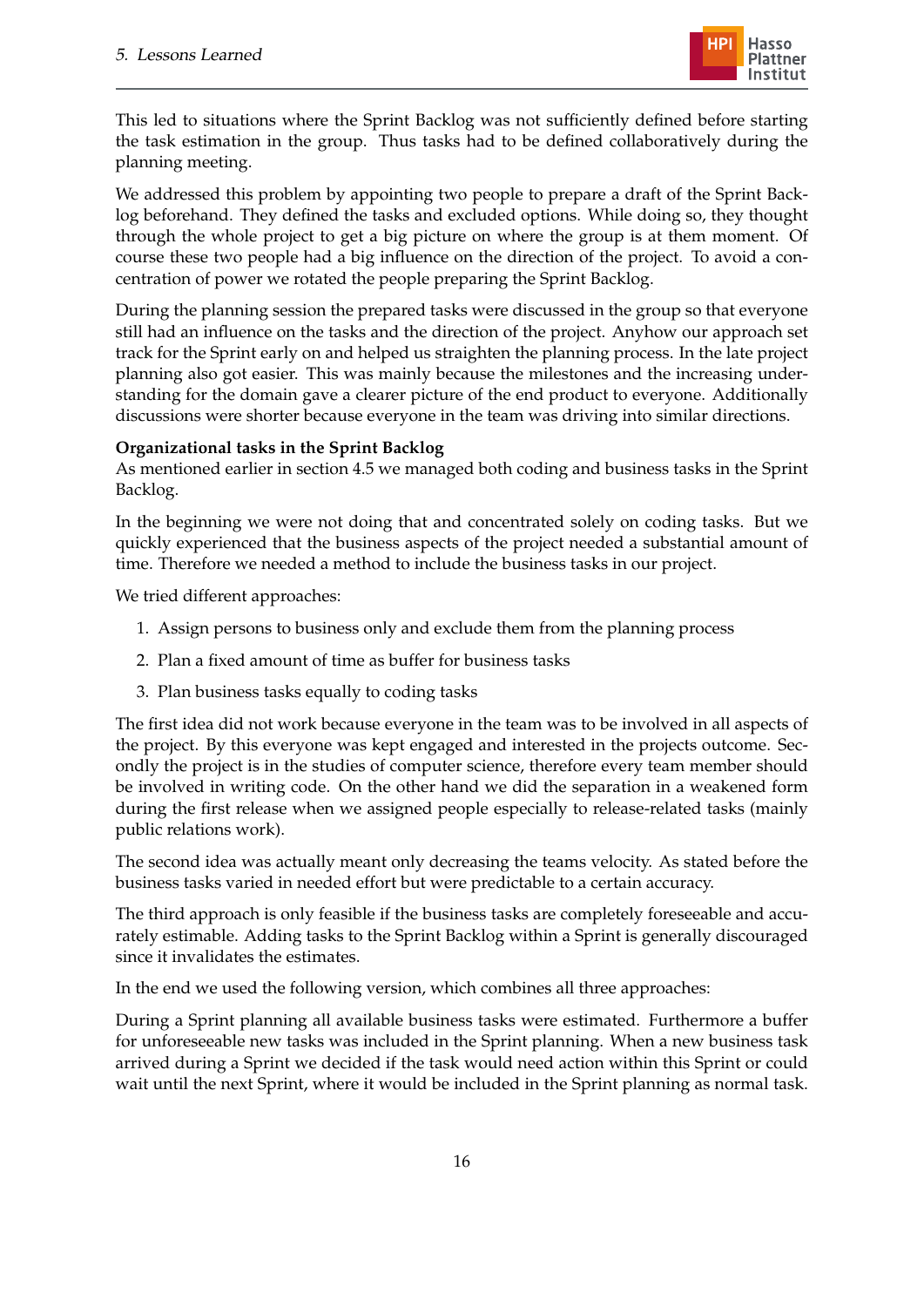

If it was to be treated within this Sprint, the task was written on a special whiteboard. We tried to address every task on this special whiteboard as fast as possible. Having an extra board highlighted the importance of these tasks to everyone. As a result they were finished quickly. Experience also showed that the extra time estimated for unforeseeable tasks in the Sprint plannings matched up with the amount tasks coming in.

### **Defining Acceptance Criteria for Tasks**

One problem immanent throughout the project was defining and controlling acceptance criteria for tasks. This can be boiled down to the question: "Is this task done?". Every time someone moved a task to the "done" section at the Sprint task board this person decided that the task was completed sufficiently. Unfortunately people were sometimes too forgiving with their own work and declared tasks to be done where others still saw aspects to be worked on. On the programming level typical examples were the handling of edge cases or a final clean-up of the new code. Sometimes people also misunderstood the scope of a task and did not implement certain aspects others thought the task would include.

There are several assumptions why this problem occurred:

- 1. Too small task cards which leave no space for comprehensive acceptance criteria
- 2. Too much effort to define sufficient criteria
- 3. Not possible to define sufficient criteria at the moment

All assumptions are addressable. A common approach to fix them would be a person in the team who keeps reinforcing the proper definition of acceptance criteria. This could be a job for a Scrum Master or for a dedicated testing or quality assurance person.

We did the Quality Assurance step during our internal acceptance meetings described in section [4.3](#page-13-0) but usually this was already too late since major errors could not be fixed within the running Sprint anymore.

## <span id="page-20-0"></span>**5.7. Keeping Track with Lists**

Keeping track of tasks can be challenging. Doing this with lists is the common approach, which basically follows this flow: Write everything that is to be done on lists. Look up your lists when you want to know what to do next. Once completed, remove the tasks from the list. It takes a lot of discipline to keep everything up-to-date and to use the gathered information. Therefore it must be as easy as possible and should integrate well into the workflow. Any unnecessary clutter in the process of maintaining the list or the list itself will result in abandoned outdated lists which have no value anymore.

We followed two key ideas when organising our lists:

### **Write everything down**

Even though the item might be deleted again after five minutes it is still worth being written down.

### **Make lists visible to all**

Alistair Cockburn uses the concept of displays radiating into the room by revealing their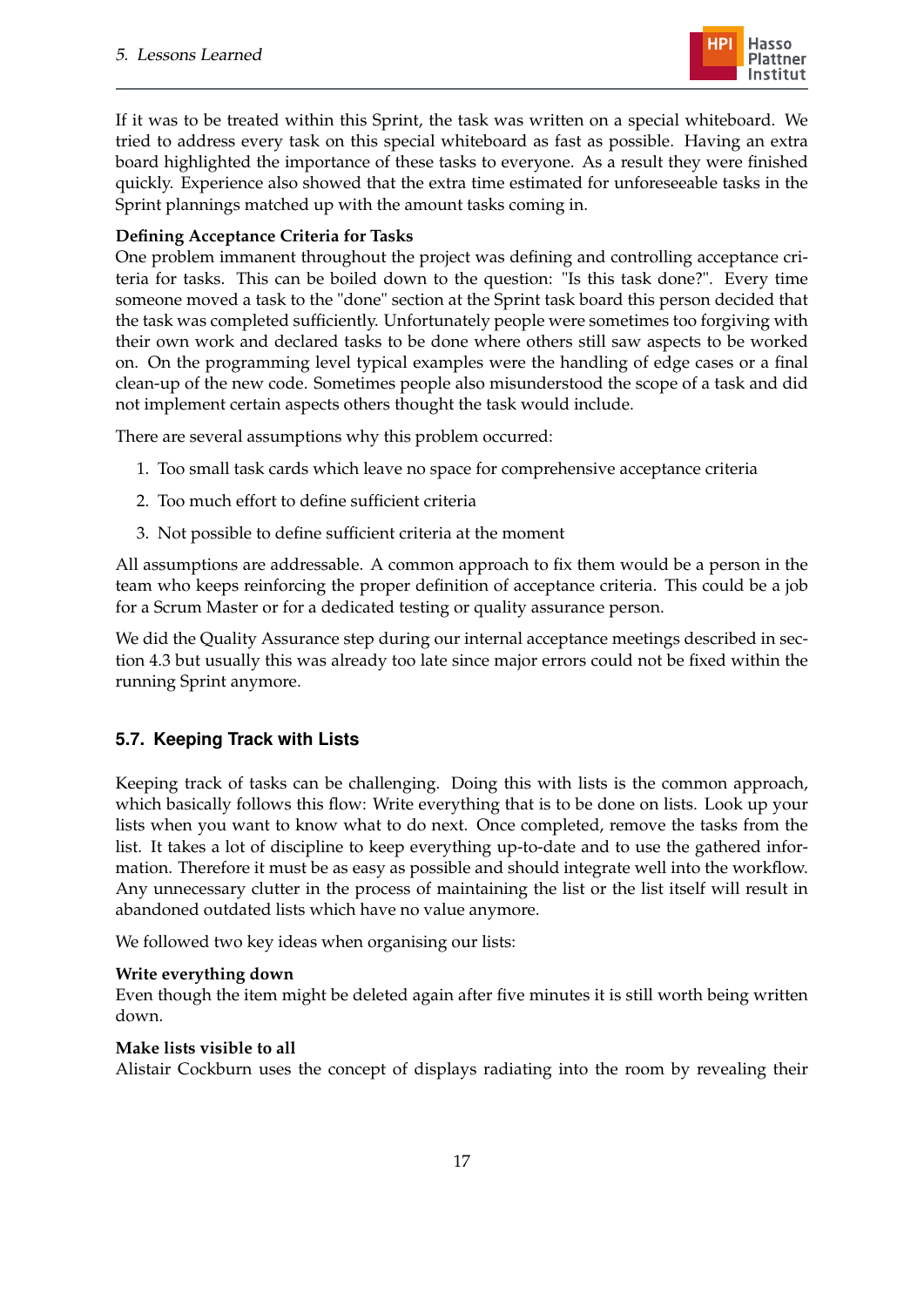

information in a way that passers-by can still read it ([\[16\]](#page-23-15) page 84). Just by looking around in the room one could see what was currently happening in the project. Team members who searched for their next task to work on would get up, walk around the room and look at the task displays. We also often gathered around a list and discussed its content. During that process we altered the list collaboratively. Tasks which were unpleasant stayed on their particular spot in the list. Every time somebody would look at the list they would notice the task still being on the same old position. Thus tasks would get the needed attention eventually.

We used two tools: Whiteboards and Post-Its.

**Whiteboards** are great for lists. Everyone can have a look at the list and alter it instantly. If something is done you can cross it out or delete it from the whiteboard. A downside of using whiteboards is the possibility of tasks getting deleted to easily, which may happen by accident while working on the whiteboard. For example a task once got deleted from a whiteboard in the team room when somebody leaned against it during a discussion. Also there is no history. Deleted items can not be recovered. This is especially unfortunate when somebody deletes a task which was not finished yet.

**Post-Its** were used for keeping track of the product and Sprint Backlog. The post-its of the Sprint Backlog were posted on the windows of the office. Since post-its do not stick well by themselves and have the tendency to just fall off, we taped them to the glass with extra adhesive tape.

One of the downsides of the two approaches is their lack of remote access. The only way to do that is by asking somebody who is currently in the room. In contrast, digital systems offer remote access. In the beginning the team tried to manage tasks with a digital bug tracker <sup>12</sup>. It was abandoned later mainly because managing tasks was very slow. Submitting and retrieving tasks took a lot of effort and had a poor performance when working collaboratively.

### <span id="page-21-0"></span>**5.8. Tests**

Tests were one of the foundation of our development process and proved to be absolutely essential. As mentioned earlier in section [4.8](#page-15-1) we used Test-Driven Development. This provided us with a big test suite. The tests increased the probability that the software was working as supposed. They also built up confidence in the code. Even though learning how to write tests had a significant learning curve, the benefits surfaced quickly. For example the tests were the foundation of refactoring. During refactoring, one has to assure that no existing functionality breaks. Automated tests are perfect for that. They enabled us to do major extensive refactorings in several hours which would otherwise have taken much longer or which we would not have started without tests because of fear of breaking something.

We only used unit tests but no automated integration or system tests. We also did not test the client-side JavaScript code. The main reason for this was that setting up the new testing environments and learning how to use them was too much of an effort. In the future we would put in the extra effort because this would increase quality essentially  $^{13}$ .

<sup>12</sup>Trac: http://trac.edgewall.org/

<sup>&</sup>lt;sup>13</sup>For a more refined view on tests in the context of "Sendinel" see [\[21\]](#page-24-2)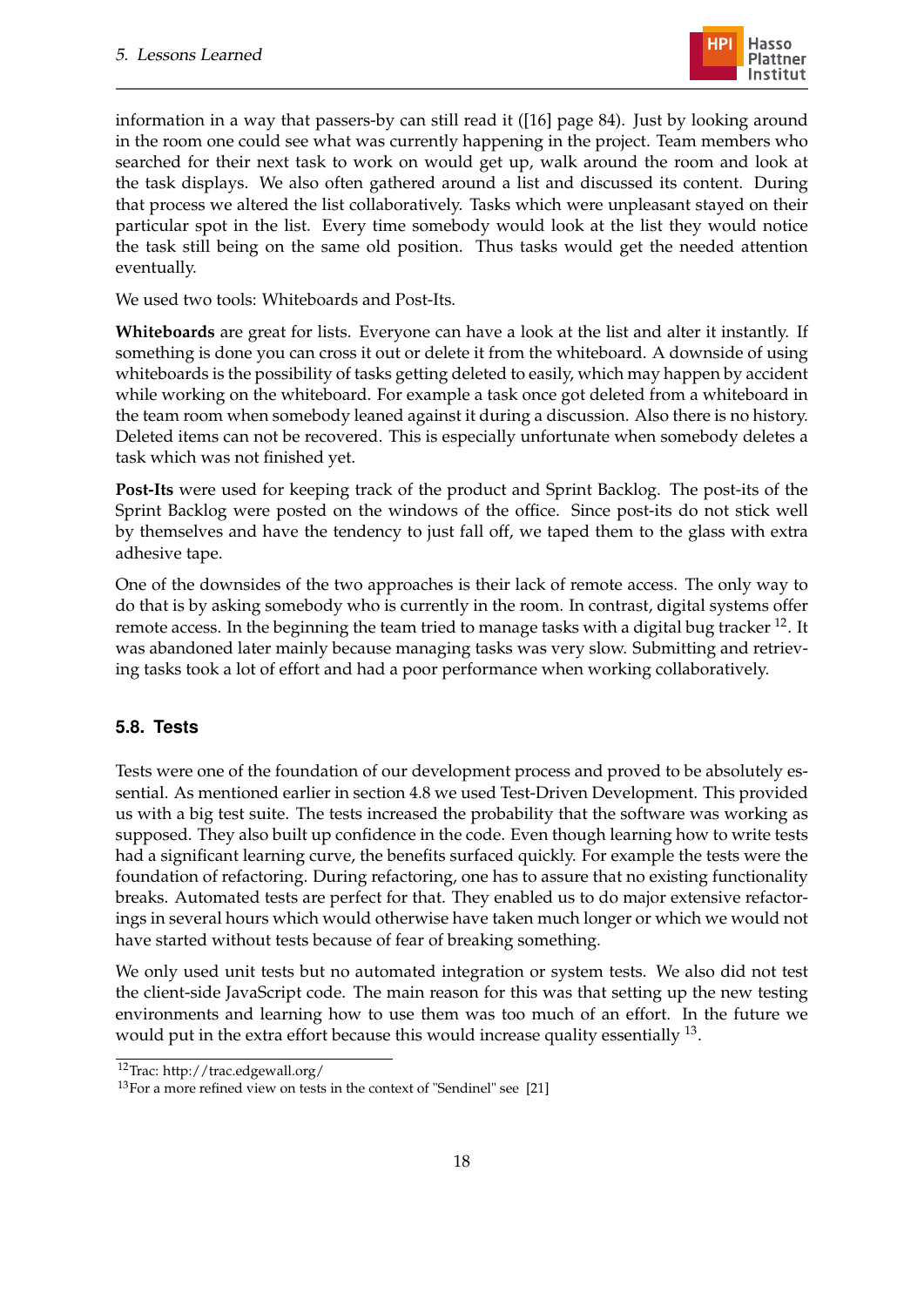

## <span id="page-22-0"></span>**6. Conclusion**

Software development is intellectual work. Hence it is based completely on the people doing it. To comfort the people and provide them with the best working environment possible is crucial for developing good software. This counts for big things like the purpose of work over to the planning and work process down to very basic things like the design of the workplace.

Agile software development puts exactly these aspects into focus. They are built on the trust into programmers that they will achieve best results when they find the best way to work on their own. A team can chose from the tool set of Agile methods and adapt them to their own style of working.

This also leads to the discovery that there is no best process. Blindly following the books will not lead to the best results. Instead adapting the ideas of Agile software development to the own situation of the team will do.

For us, using Agile methods has proven to be a good way of developing software. We appreciated the level of freedom they give to each person. The transparency of the process increased confidence in the project. Everyone always knew, where the project stood and what should be done next.

With our software we arrived somewhere completely else than where we started. This is typical for software development and Agile methods respect this aspect highly. They allowed us to change the focus of the software and drive the end-product as far as possible to the needs of the users.

In the following projects we would use Agile methods again. But, in the spirit of the Agile Manifesto, we would possibly not use the exact same process as in the development of "Sendinel" again but constantly adapt and improve it.

## <span id="page-22-1"></span>**7. Acknowledgements**

I thank the bachelor project team for the great experiences we had and for working hard but staying sane throughout the project.

I thank everyone who made the trip to South Africa possible.

I thank the Chair for Internet Technologies and Systems for having our project and the HPI for putting software development processes into the study curriculum.

I thank my Mother, Michael and Anton for reviewing the paper.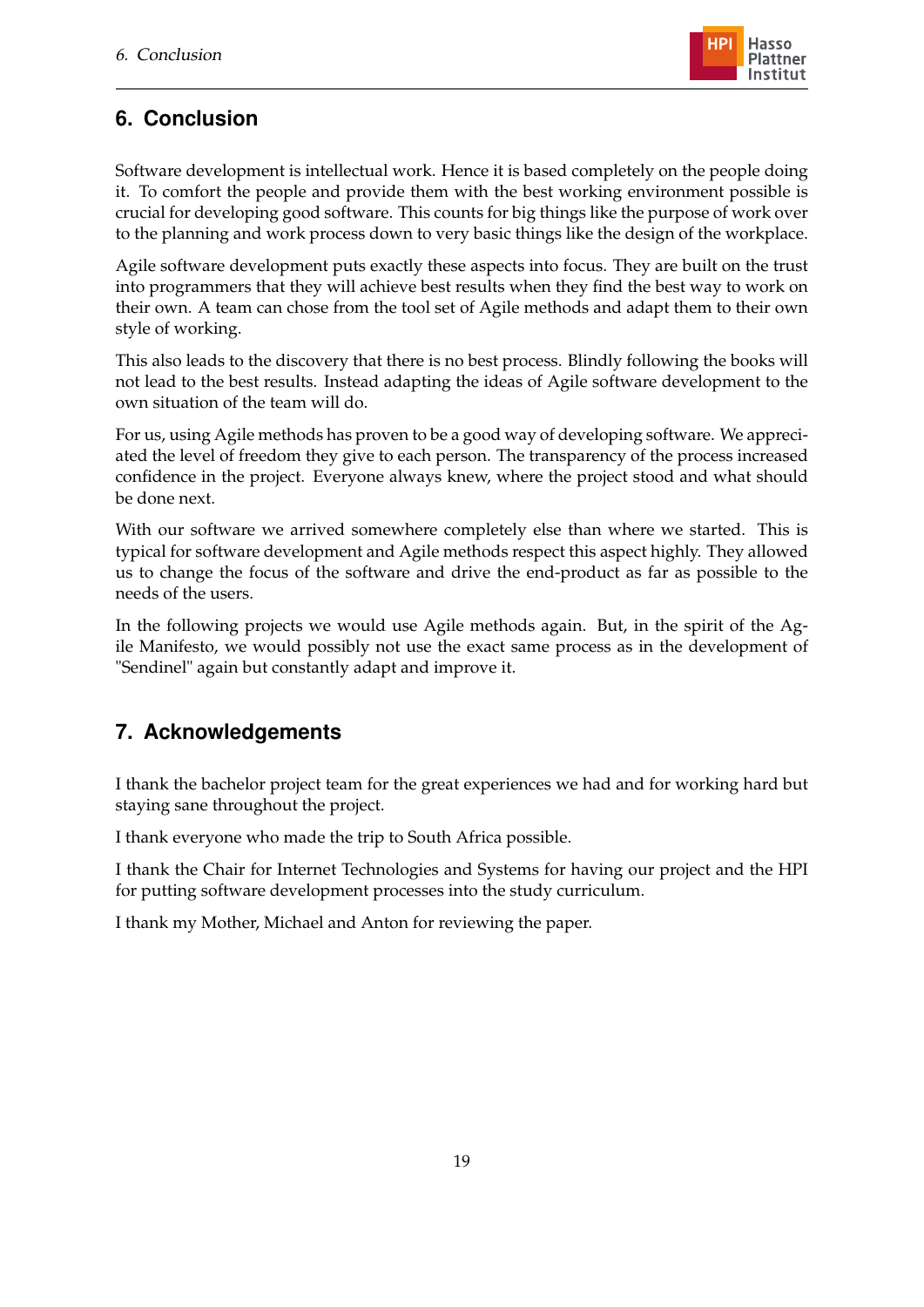

## **References**

- <span id="page-23-0"></span>[1] *Agile Manifesto*, 2001. <http://agilemanifesto.org/>.
- <span id="page-23-1"></span>[2] Michael Frister, Philipp Giese, Patrick Hennig, Thomas Klingbeil, Daniel Moritz, Johan Uhle, and Lea Voget: *Sendinel*. <http://www.sendinel.org>.
- <span id="page-23-2"></span>[3] Ken Schwaber and Mike Beedle: *Agile Software Development with Scrum*. Prentice Hall, 2002, ISBN 0130676349.
- <span id="page-23-3"></span>[4] Kent Beck: *Extreme Programming Explained: Embrace Change*. Addison-Wesley Longman, 2nd edition, 2004, ISBN 0201616416.
- <span id="page-23-4"></span>[5] Lea Voget: *User Research with spatial distance between developers and users - the Case-Study of Sendinel*.
	- Bachelor's thesis, Hasso-Plattner-Institut, 2010.
- <span id="page-23-5"></span>[6] Dr. Winston W. Rovce: *Managing the Development of Large Software Systems*. In *Proceedings, IEEE WESCON / TRW*, number August, pages 1–9, 1970.
- <span id="page-23-6"></span>[7] Victor Szalvay: *An Introduction to Agile Software Development*. Danube Technologies, Inc., 2004.
- <span id="page-23-7"></span>[8] Taiichi Ohno: *Toyota Production System: Beyond Large-Scale Production (For this theses the german version by Campus Verlag was used)*. Productivity Press, 1988, ISBN 0915299143.
- <span id="page-23-8"></span>[9] Taiichi Ohno: *Das Toyota-Produktionssystem, Vorwort von Eberhard Stotko*. Campus Verlag GmbH, 2005, ISBN 3593378019.
- <span id="page-23-9"></span>[10] Mary Poppendieck and Tom Poppendieck: *Implementing Lean Software Development: From Concept to Cash*.
	- Addison-Wesley Professional, 2006, ISBN 0321437381.
- <span id="page-23-10"></span>[11] James M. Morgan and Jeffrey K. Liker: *The Toyota product development system: integrating people, process, and technology*.
- <span id="page-23-11"></span>Productivity Press, 2006, ISBN 1563272822. [12] David I Ben-Tovim, Jane E Bassham, Denise Bolch, Margaret A Martin, Melissa
	- Dougherty, and Michael Szwarcbord: *Lean thinking across a hospital: redesigning care at the Flinders Medical Centre.*

Australian health review, 31(1), February 2007, ISSN 0156-5788.

- <span id="page-23-12"></span>[13] U.S. Environmental Protection Agency and the Environmental Council of States: *Working Smart for Environmental Protection*.
	- Environmental Protection, 2008.
- <span id="page-23-13"></span>[14] Mary Poppendieck: *Lean Software Development*. International Conference on Software Engineering, pages 165–166, 2007.
- <span id="page-23-14"></span>[15] James A. Highsmith III: *Adaptive Software Development: A Collaborative Approach to Managing Complex Systems*.

Dorset House Publishing Company, Incorporated, 1999, ISBN 0932633404.

- <span id="page-23-15"></span>[16] Alistair Cockburn: *Agile Software Development*.
- Addison-Wesley Professional, 2001, ISBN 0201699699.
- <span id="page-23-16"></span>[17] *Principles behind the Agile Manifesto*, 2001. <http://agilemanifesto.org/principles.html>.
- <span id="page-23-17"></span>[18] Michael Frister: *Continuous Integration - Practices and Tools used in the Sendinel Project*.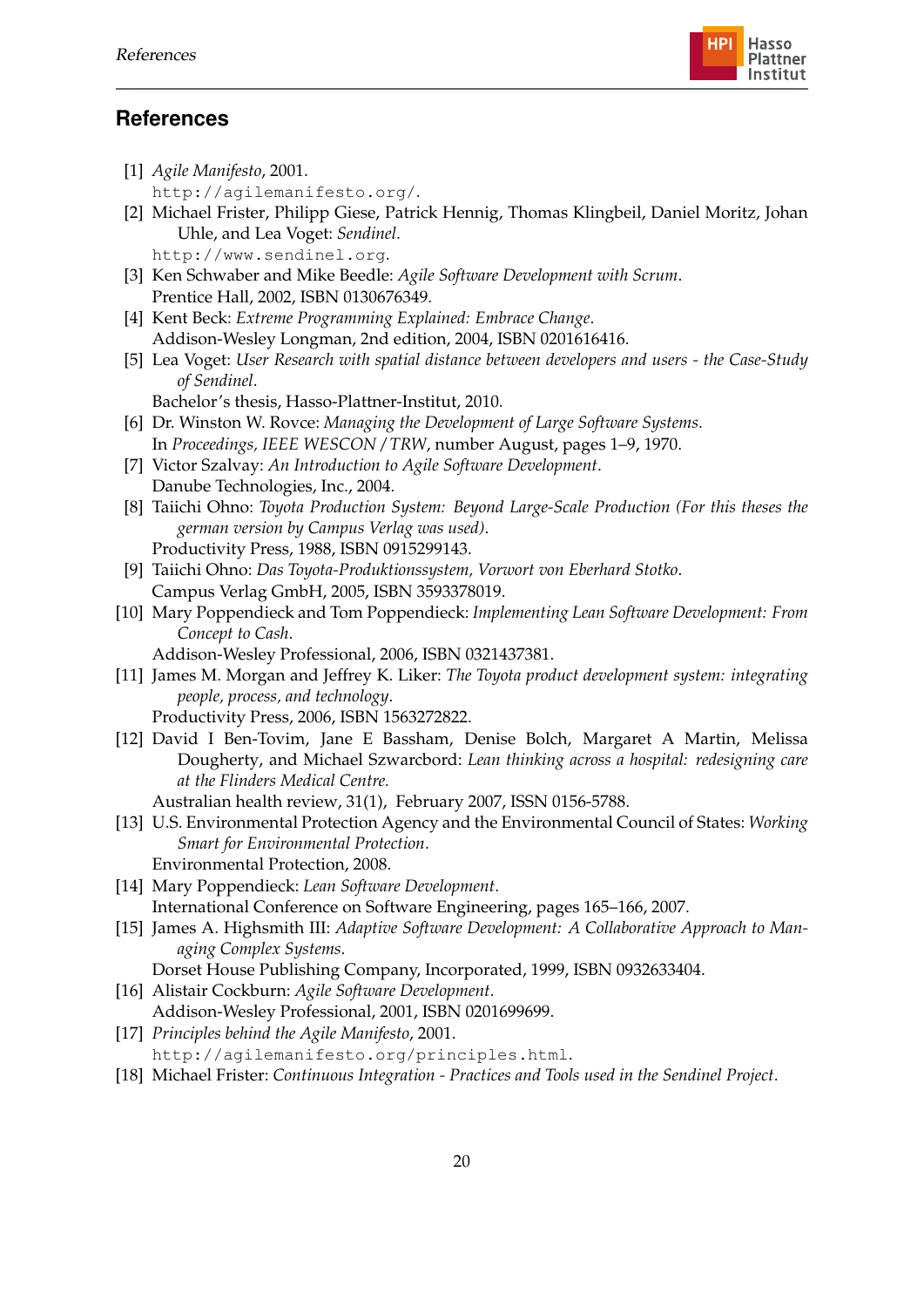

Bachelor's thesis, Hasso-Plattner-Institut, 2010.

- <span id="page-24-0"></span>[19] Roman Pichler: *Scrum - Agiles Projektmanagement*. dpunkt.verlag GmbH, 2008, ISBN 3898644782.
- <span id="page-24-1"></span>[20] Henrik Kniberg: *Scrum and XP from the Trenches*. C4Media Inc, 2007, ISBN 1430322640.
- <span id="page-24-2"></span>[21] Philipp Giese: *Test-Driven Web Development — A Case Study With Django*. Bachelor's thesis, Hasso-Plattner-Institut, 2010.
- <span id="page-24-3"></span>[22] *ScrumMaster Is Not Part of the Team | 10 Reasons*. http://borisgloger.com/2009/12/03/Ascrummaster-is-not-part-of-the-team-10-re
- <span id="page-24-4"></span>[23] Jason Fried and David Heinemeier Hansson: *Rework*. Crown Business, 2010, ISBN 0307463745.